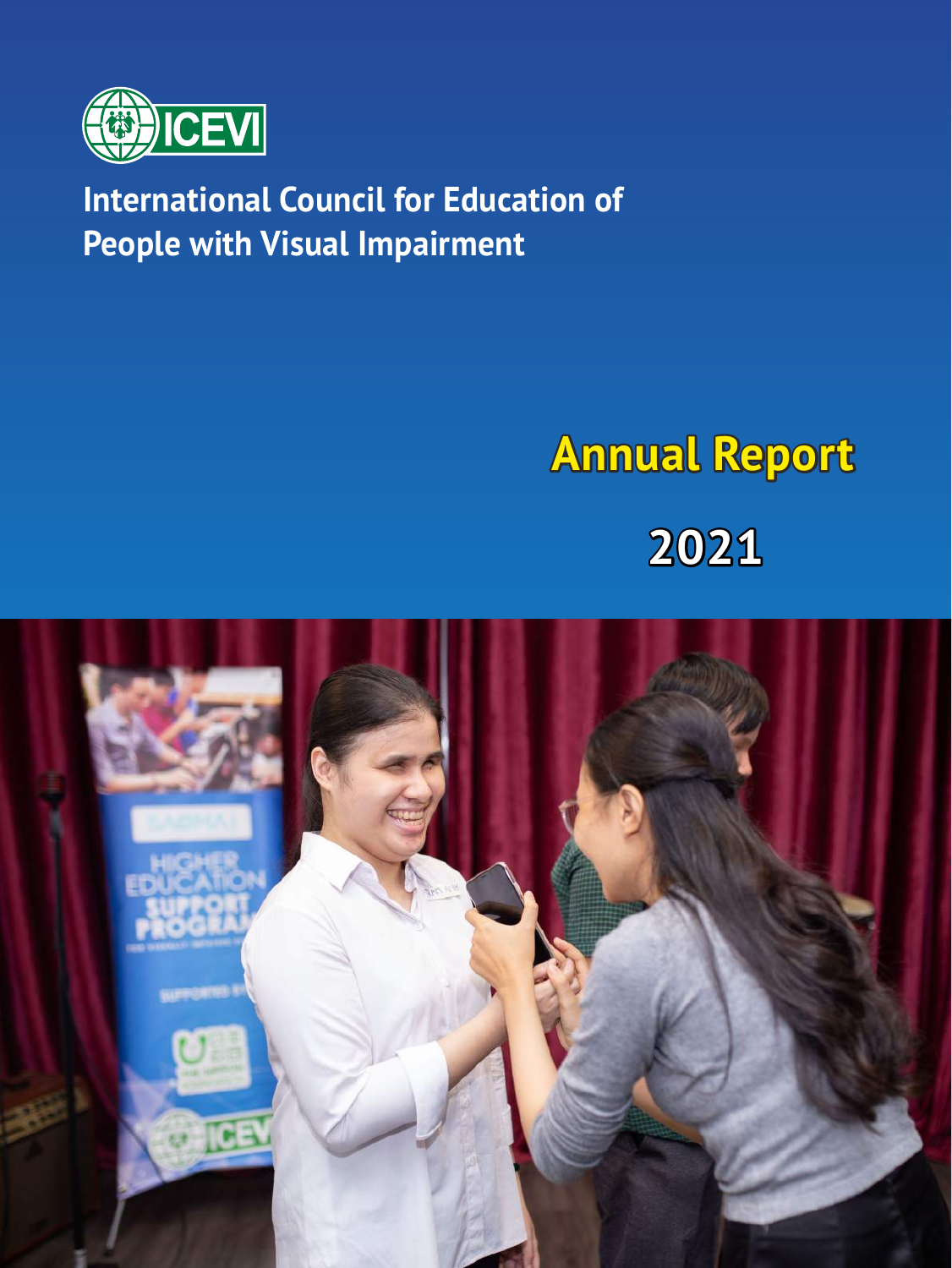

## **Message from the President and CEO**



Dear friends and colleagues

We are pleased to present the 2021 Annual Report of ICEVI. This report is integral to ICEVI's governance procedures as it informs members and partners of the Council's operating and financial activities during the year. The report also features the work of our international partner members and the preparations of the ICEVI regional boards as we commence the 2021-2024 quadrennium.

ICEVI works closely with our members and partners to promote equitable access to quality inclusive education for children and young people with vision impairment. However, the global COVID-19 pandemic, which was first identified in late 2019, has disrupted education for all children. In April 2020, UNICEF noted that more than 91% of students worldwide were impacted by school closures due to the pandemic. UNICEF stated that "never before have so many children been out of school at the same time, disrupting learning and upending lives, especially for the most vulnerable and marginalised". ICEVI members and partners are advocating for the return to classrooms of girls and boys with blindness, low vision, deafblindness and multiple disability. At the local level, we are providing support for educators, children and families who have been marginalised and disadvantaged by rolling restrictions. At the global level, we continue to add our voice and contributions to international disability and education communities.

Online platforms have become a major vehicle for ICEVI networking, information sharing and advocacy programs. Global and regional conferences, webinars and training programs took place throughout the year in virtual format, often in collaboration with ICEVI members and partners. The virtual World Blindness Summit, held in June 2021, exemplified the power of collaboration and use of accessible information and communication technology (ICT) to effectively bring people together to share ideas and expand friendships and networks. The virtual format of the Summit resulted in greater than expected participation levels of people from around the world who

generally have limited access to in-person events. However, the Summit shone a light on the inequities in ICT access and internet connectivity across countries and communities. This is a challenge that is not easy to solve and will require the united efforts of global and national leaders.

The World Blindness Summit showcased the ICEVI-Nippon Foundation higher education program, with the release of "Partnerships for Change", a joint publication of ICEVI and the Overbrook Nippon Network on Education Technology (ON-NET). The higher education program commenced with a small pilot in four countries in 2006-2007 and now provides higher education support and training in seven countries in the East Asia region. It is noteworthy that the technology and soft skills training included in the program has enabled students to continue their studies during lockdowns of their higher education institutions due to the pandemic.

We are delighted to announce ICEVI's appointment to a permanent seat on the Board of the WIPO Accessible Books Consortium (ABC). ICEVI is represented on the ABC Board by Dr Praveena Sukhraj-Ely, Treasurer of ICEVI. Dr Praveena has represented ICEVI on the Board for several years and brings to the role her extensive knowledge and lived experience of print disability. We look forward to collaborating with our ABC Board colleagues and partners in promoting "born accessible" publications and an increase in the number of educational texts in braille, audio, e-text, large print and other accessible formats.

We take this opportunity to thank our members, partners, principal officers, and regional committees for their substantive contributions to progressing the Mission of ICEVI. We look forward to the year ahead as we commence the 2021-2024 quadrennium.

F. Gentle

**Frances Gentle** President



**M.N.G. Mani CEO**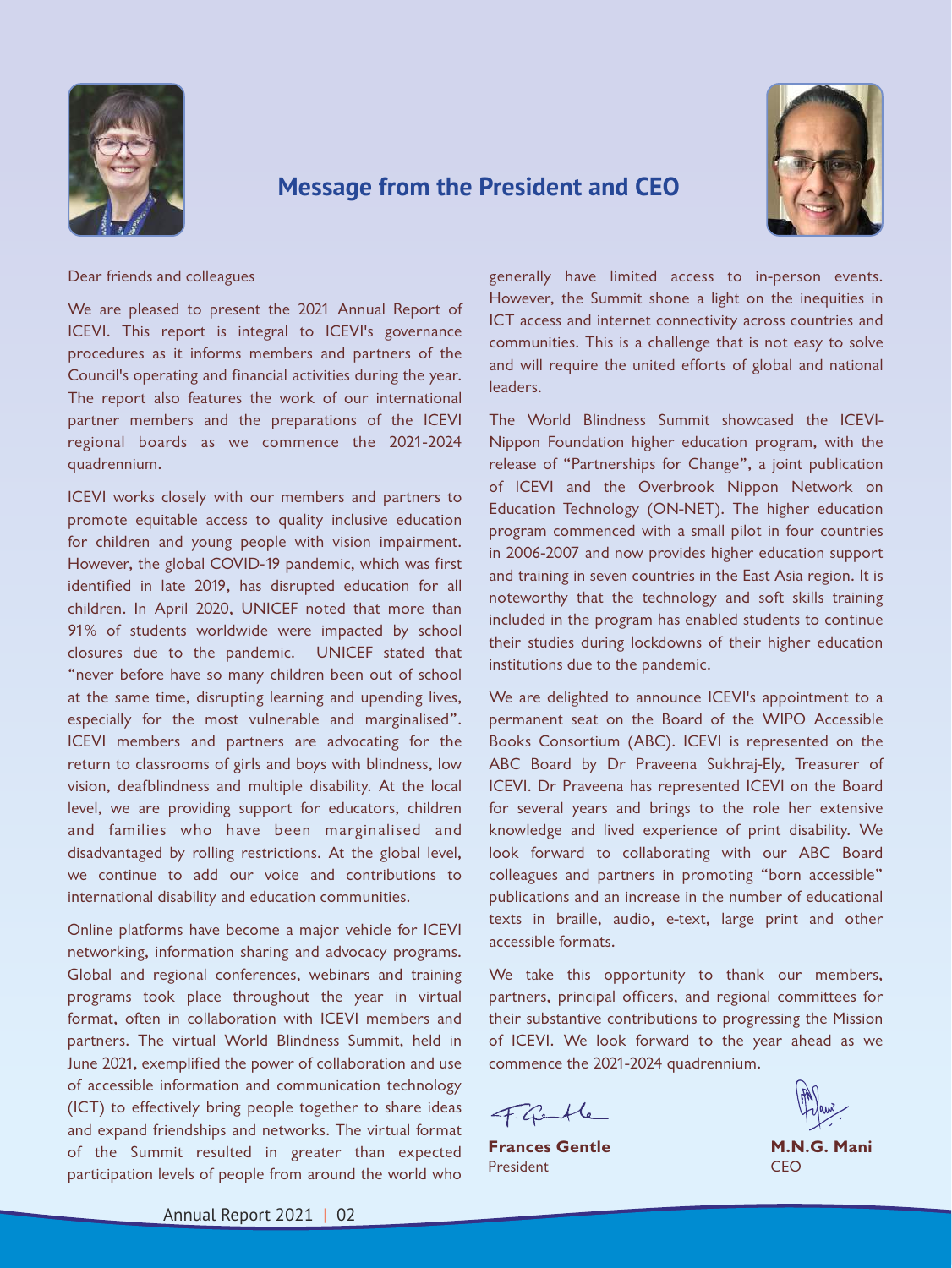

Having seen the most disruptions in 2020 due to the COVID-19 pandemic, every organisation started 2021 with an optimistic note and ICEVI is no exception. We were hoping to hold the ICEVI General Assembly in the face-to-face mode in 2021. However, the plans had to be changed to online mode due to the continuing impact of the COVID-19 pandemic and emergence of new variants. The International Organising Committee of the World Blindness Summit, jointly organised by the World Blind Union, ICEVI, and the Spanish National Organisation of the Blind (ONCE), sent out the formal announcement to this effect in early 2021 and subsequently we were geared up for organising the General Assembly on 28-30 June 2021.

The first half of 2021 was devoted to the successful organisation of the General Assembly. The varied time zones around the world presented a big challenge to encouraging many participants to attend the General Assembly and thematic webinars. The time zones varied from 3 am in the North America region to midnight in the Pacific region.

Many apprehensions were present at the beginning as the World Blindness Summit had to depend heavily on technology and the organising committee was fully aware of the issues of connectivity in different parts of the world. The planning went on and side-byside efforts were made by the ICEVI regions to encourage participants to register for the online webinars and general sessions. The final result was more than satisfactory. The Summit became a hybrid one with most of the delegates in Spain attending in person and most participants from the rest of the world attending online. The World Blindness Summit and ICEVI General Assembly provided tremendous lessons and highlighted the ability of participants to make optimum use of the technology.

Though the World Blindness Summit was a joint program, the following key events associated with ICEVI are worth mentioning.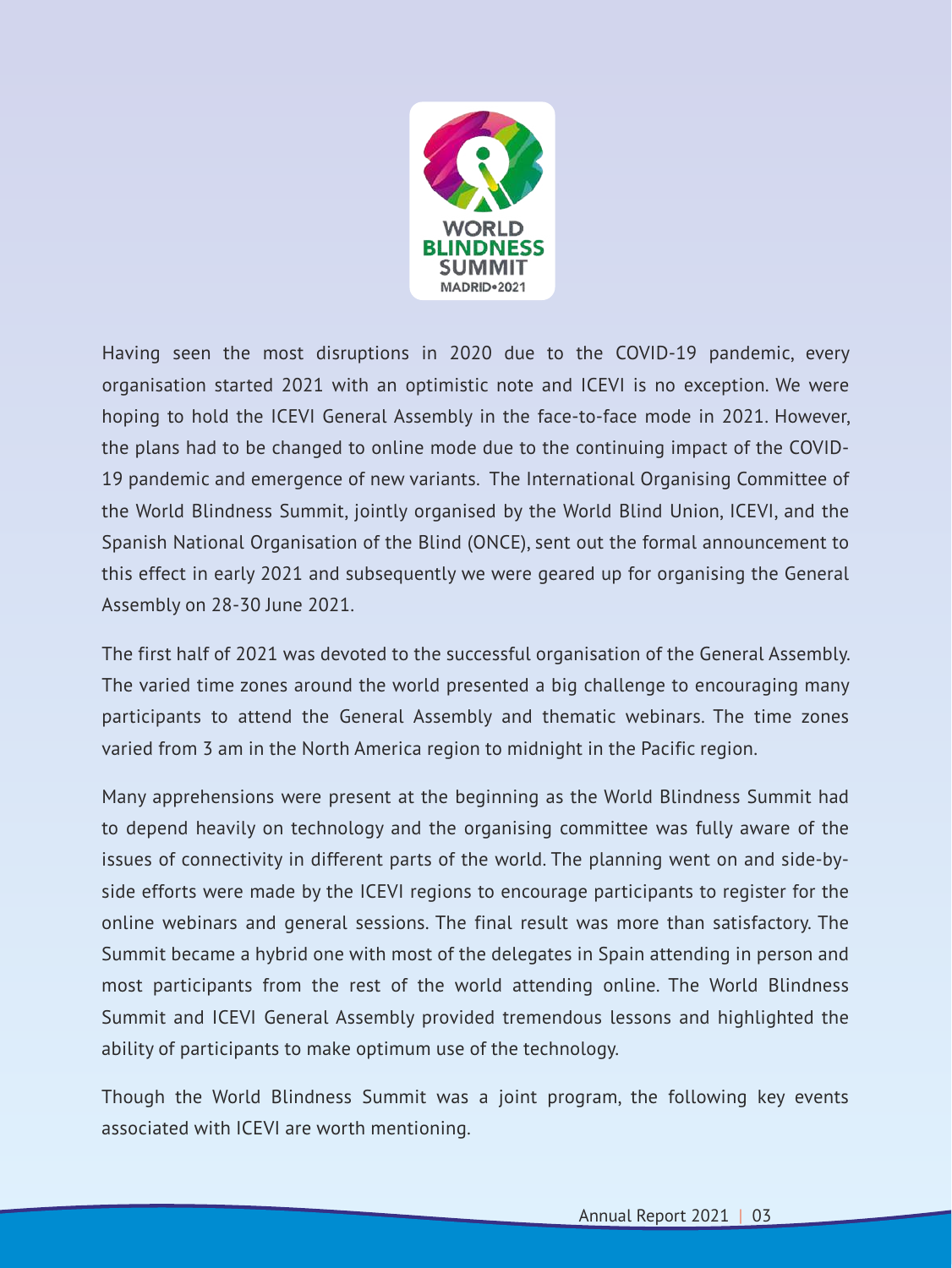# **Release of the publication "Partnerships For Change"**



The ICEVI in partnership with The Nippon Foundation has been implementing a flagship higher education programme for visually impaired students in the East Asia region. The programme has assisted more than 2700 visually impaired individuals to graduate over the last decade. ICEVI and the Overbrook Nippon Network on Education Technology (ON-NET) have jointly collaborated to bring out the publication entitled **"Partnerships For Change: National Strategies and Regional Cooperation".** The publication chronicles the development of services for persons with visual impairment in the areas of technology, higher education, employment, etc. Hundreds of visually impaired individuals who have benefited from the projects supported by The Nippon Foundation were contacted and their experiences documented in the form of statements and videos. The publication was released by Mr. Sasakawa, Chairman, The Nippon Foundation at a special function organised as a part of the World Blindness Summit. The recording of the function can be accessed from the ICEVI website, <u>[www.icevi.org](http://www.icevi.org)</u>.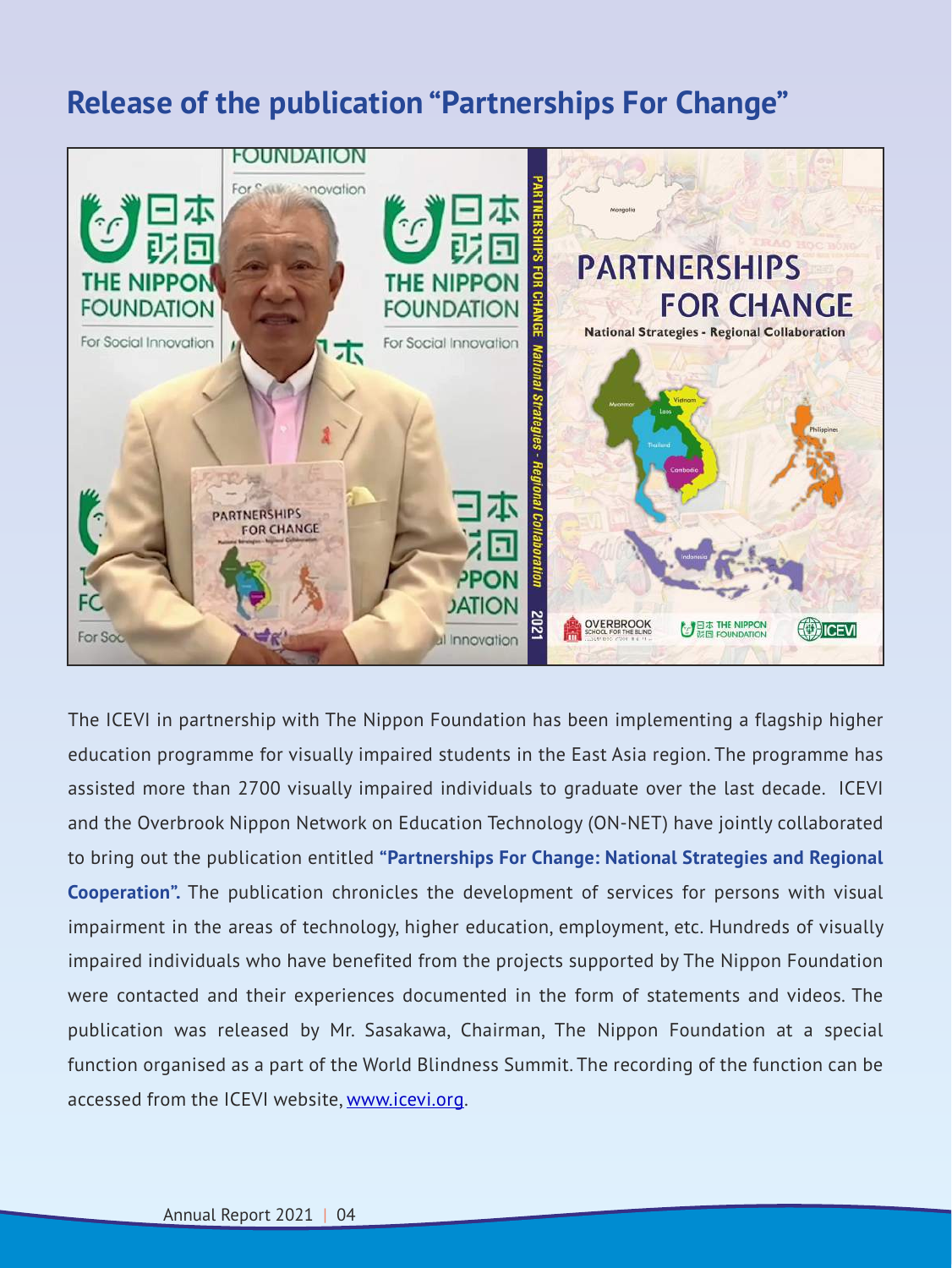# **Thematic webinars**



As a part of the World Blindness Summit, the World Blind Union and ICEVI organised nearly 30 webinars. ICEVI took initiative for organising 14 of the webinars which addressed a wide range of topics such as early intervention, multiple disabilities, teacher preparation, parents' involvement, Mathematics education, inclusive education, climate change, coping with Covid-19 impacts, advocacy, etc. The webinars were well attended by participants and the resource persons included members of the ICEVI Executive Board and sighted and visually impaired experts from different regions.

# **ICEVI virtual General Assembly**



For the first time in the history of ICEVI, the Quadrennial General Assembly was organised in the virtual format. More than 100 of the 111 voting delegates attended the General Assembly and deliberated on a range of organisational matters.

The constitutional amendments proposed by the

ICEVI Executive Committee were published in the January 2021 issue of The Educator and subsequently all the voting delegates of ICEVI were contacted to endorse the amendments via electronic voting. Similarly, the proposal of the Nominations Committee for the new slate of Principal Officers was also shared with the General Assembly delegates for their endorsement.

The proceedings of the General Assembly have been included in the July 2021 issue of The Educator. One of the key highlights of the General Assembly was endorsement of the constitutional amendments to the Articles of Association and Memorandum of Association of ICEVI. The amendments were considered necessary as per the governance framework developed during the previous Quadrennium. The revised Memorandum of Association and the Articles of Association were also published in the July 2021 issue of The Educator.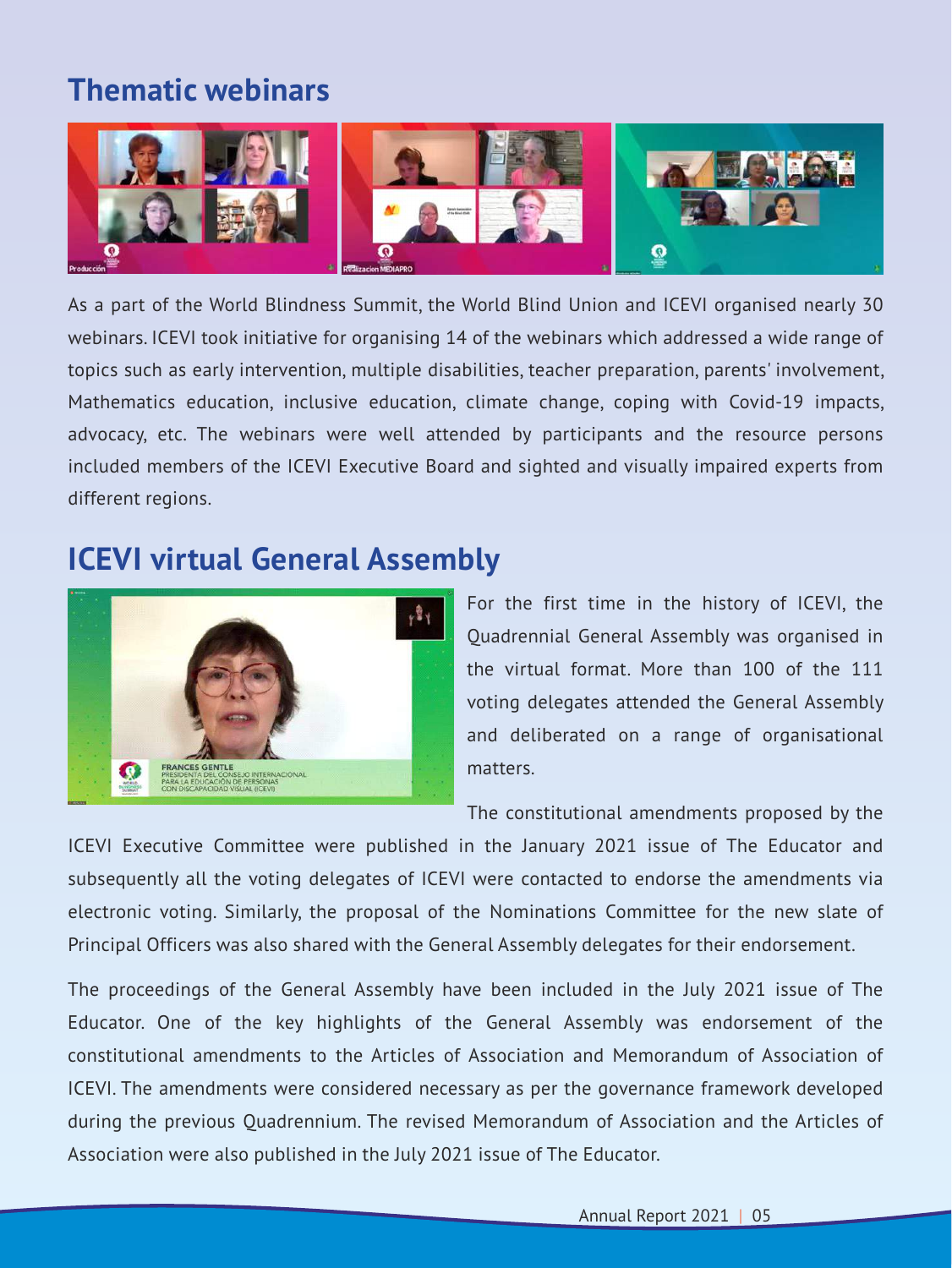# **Principal Officers and Presidents of ICEVI regions (2021-24)**

The June 2021 virtual General Assembly included election of the Principal Officers for the 2021-2024 quadrennium. The Presidents and Boards of each of the seven ICEVI regions were elected at regional assemblies during the months leading up to the General Assembly. We are pleased to welcome the following Principal Officers and regional Presidents for 2021-2024:

### **PRINCIPAL OFFICERS:**

**Dr Frances Gentle,** President; **Dr Bhushan Punani,** First Vice President; **Ms Sabine Fijn van Draat,** Second Vice President; **Dr Praveena Sukhraj-Ely,** Treasurer; and **Lord Colin Low,** Immediate Past President.

### **PRESIDENTS OF REGIONS:**

**Ms Gertrude Oforiwa Fefoame,** Africa region; **Ms Aria Indrawati,** East Asia region; **Dr John Ravenscroft,** Europe region; **Mr Julio Cesar Canizalez,** Latin America region, **Ms Susan LaVenture,** North America/Caribbean region; **Dr Joanne Mosen,** Pacific region; and **Dr Birendra Raj Pokharel,** West Asia region.

We acknowledge with thanks the work of Andrew Griffiths (Chair) and the ICEVI Nominations Committee, who prepared the slate of candidates for the Principal Officer positions. We also acknowledge our outgoing office bearers and thank them for their substantial contributions over many years.

### **OUTGOING OFFICERS:**

**Ms Rima Canawati, Mrs Nandini Rawal, Dr Hans Welling, Ms Cristina Sanz, Mr Ben Clare** and **Dr Kay Ferrell.**

**Dr Ferrell** will continue on the ICEVI Executive Board in the position of Editor of The Educator.



**Dr. Frances Gentle** President



**Dr. Bhushan Punani** First Vice President

# **Principal Officers**



**Ms. Sabine Fijn van Draat** Second Vice President



**Dr. Praveena Sukhraj-Ely** Treasurer



**Lord Colin Low** Immediate Past President

Annual Report 2021 | 06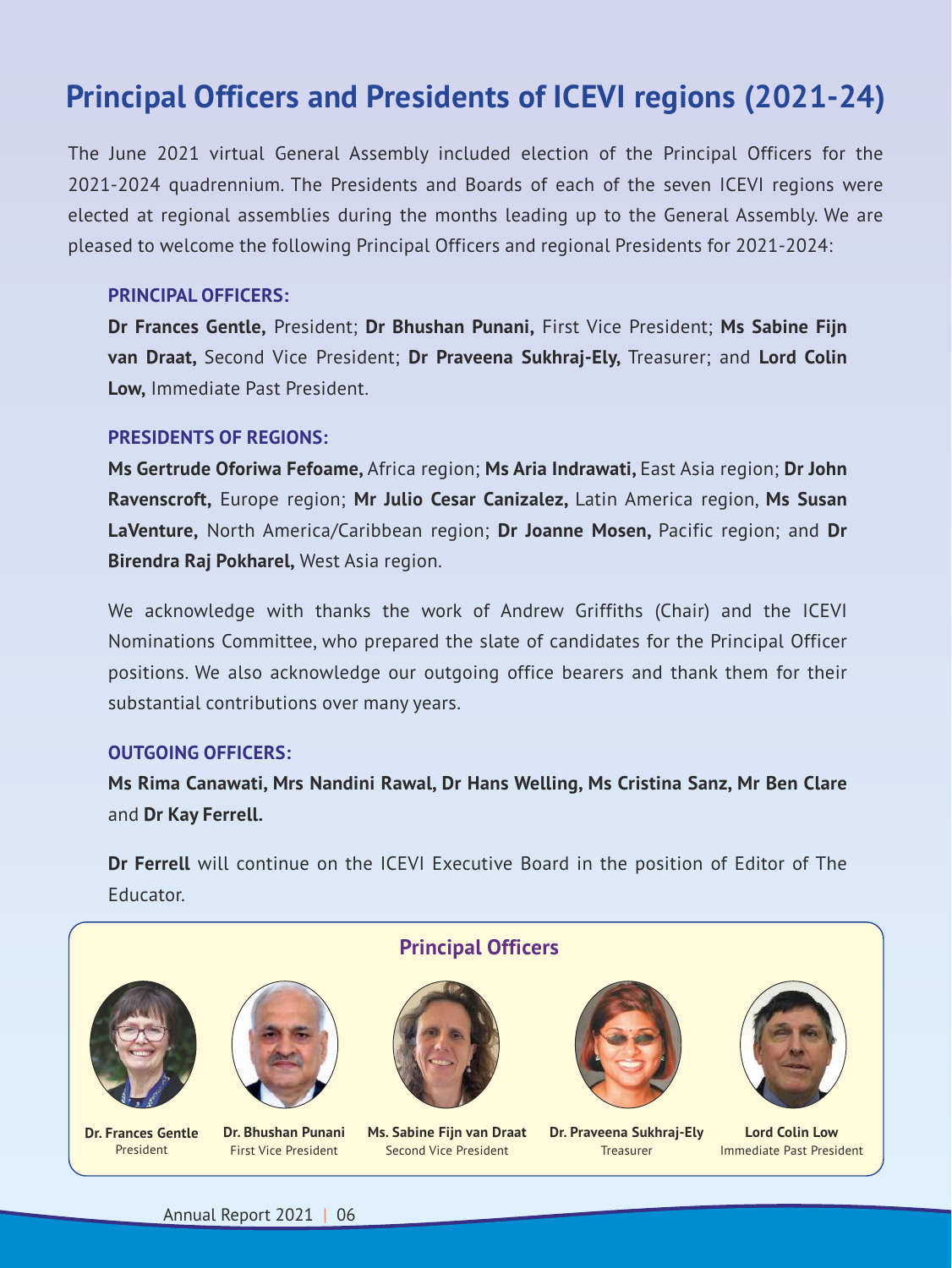

# **Quadrennial Plans of ICEVI regions**

In the weeks following the ICEVI General Assembly in June 2021, the Presidents of the seven ICEVI regions were requested to prepare quadrennial plans for their regions in consultation with members of their regional Boards, ICEVI international partner members (IPMs), and key stakeholders in each region. The Principal Officers have initiated a series of meetings between the IPMs and regional Boards with the aim of strengthening communication and collaboration at regional levels of ICEVI. These meetings will continue in 2022 and it is anticipated that the quadrennial plans for each region will be strengthened as a result. More details of the plans will be provided on the ICEVI website.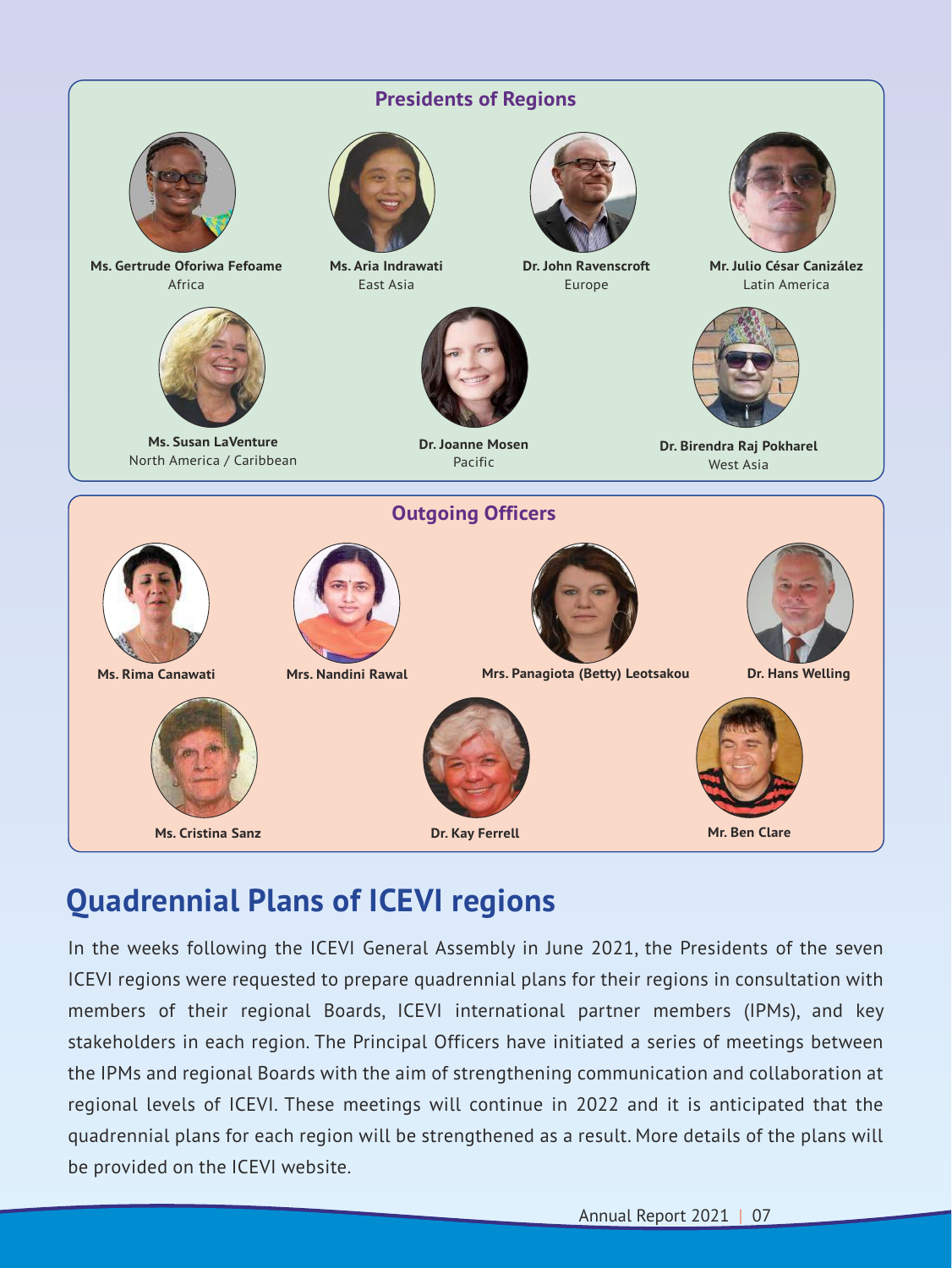# **Instructional Videos for Learning Abacus**

![](_page_7_Picture_1.jpeg)

ICEVI is pleased that its YouTube channel, ICEVI Math Made Easy, is popular with teachers and parents who support and teach mathematics to visually impaired children. At the time of writing, there were more than 2800 subscribers, including teachers of mathematics to visually impaired children and teachers of mathematics to sighted children. We are pleased that the instructional videos are helpful not only for teaching visually impaired students' mathematics, but all students, and as a result, will facilitate effective inclusion in the mainstream settings.

At present there are 325 instructional videos organised in different playlists under the topics of general concepts, numbers, trigonometry geometry, inequalities, set algebra, and Abacus, to name a few. We have plans to add more videos into these playlists and are anticipating the addition of another 300 videos before 2024, exclusively addressing concepts in mathematics ranging from primary to senior secondary level. We are hopeful that the videos will facilitate mastery of children in the mathematical concepts at the school level will help them to pursue higher education courses in STEM, that is, selection of courses related to science, technology, engineering and mathematics.

# **Higher Education activities**

![](_page_7_Picture_5.jpeg)

The ICEVI Higher Education program, supported by The Nippon Foundation and implemented in Indonesia, Cambodia, Philippines, Vietnam, Myanmar, Lao PDR and Mongolia, has benefited more than 2700 young visually impaired persons to date to complete their graduation.

The primary focus of the Higher Education program is to increase the enrolment of Higher Education students who are visually impaired with the dual purpose of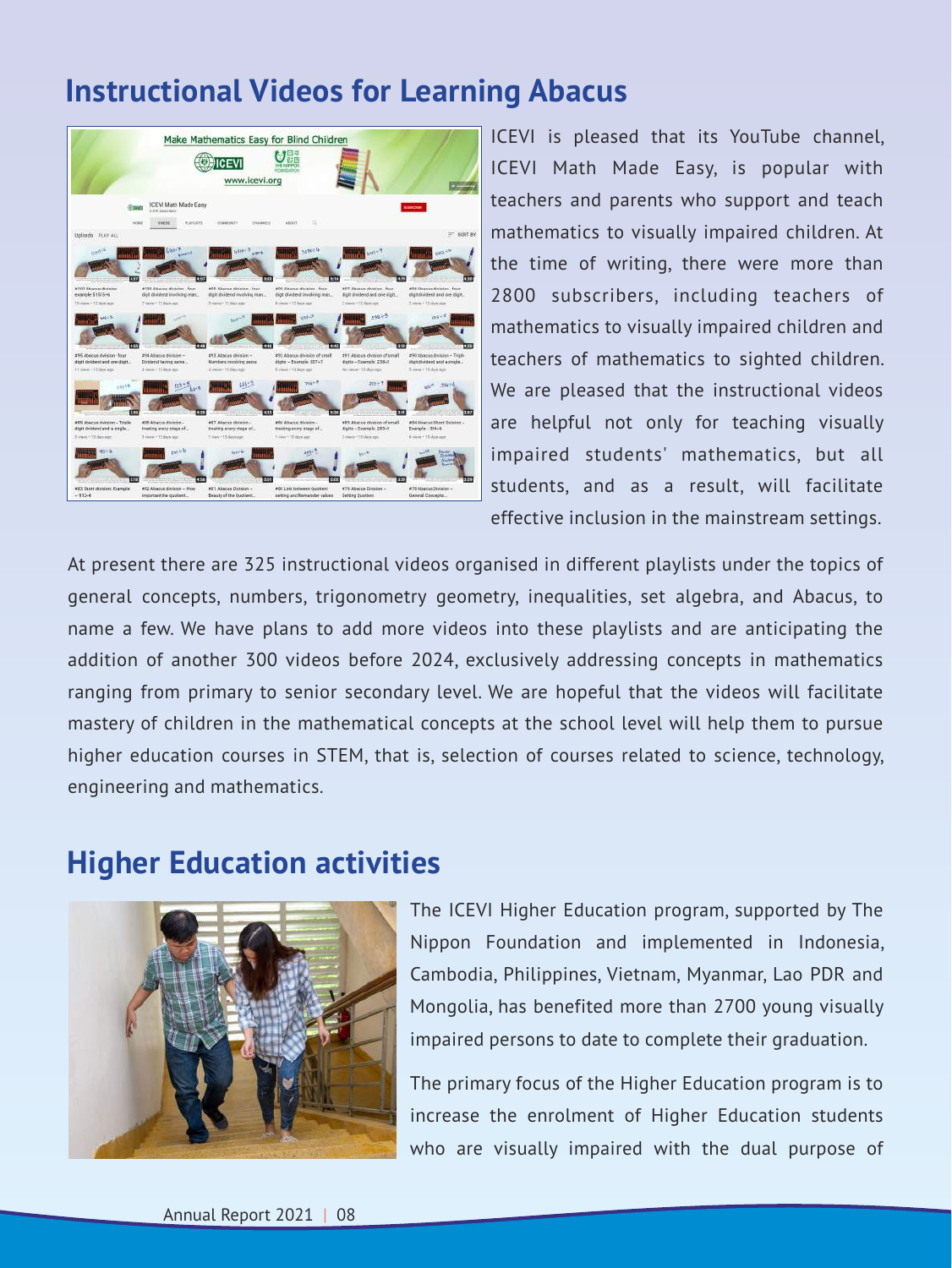expanding their educational opportunities and preparing them as leaders who will inspire parents and others to send their children to school to achieve the Education for All initiative.

The higher education project is also focusing on employment creation by organising soft skill training programs that will increase the employability of persons with visual impairment once they have graduated. The soft skill training includes teamwork, interview techniques, personal hygiene, how to write a resume, and improving communication skills. More than 300 individuals with visual impairment have been assisted in securing employment as a result of the higher education project. The project will continue to promote education and employment, realising the empowerment of persons with visual impairment.

| <b>Country</b>              | 2006-07                  | 2006-11                  | 2006-14 | 2006-15 | 2006-16 | 2006-17 | 2006-18 | 2006-19 |
|-----------------------------|--------------------------|--------------------------|---------|---------|---------|---------|---------|---------|
| Indonesia                   | 250                      | 385                      | 480     | 609     | 631     | 644     | 660     | 678     |
| Vietnam                     | 28                       | 354                      | 470     | 563     | 630     | 736     | 757     | 799     |
| Philippines                 | 32                       | 460                      | 489     | 671     | 710     | 732     | 751     | 769     |
| Cambodia                    | 04                       | 14                       | 22      | 52      | 83      | 91      | 105     | 127     |
| <b>Myanmar</b>              | $\overline{\phantom{0}}$ | $\overline{\phantom{0}}$ | 29      | 54      | 69      | 88      | 114     | 114     |
| Laos                        | $\overline{\phantom{0}}$ | -                        | 07      | 16      | 19      | 25      | 33      | 33      |
| Mongolia                    | ٠                        | ٠                        | -       | ٠       | ٠.      | 08      | 14      | 16      |
| <b>Students</b><br>enrolled | 314                      | 1213                     | 1497    | 1965    | 2142    | 2324    | 2434    | 2536    |

### **Student Enrollment in Higher Education institutions**

### **Student Enrollment in Higher Education institutions**

![](_page_8_Figure_5.jpeg)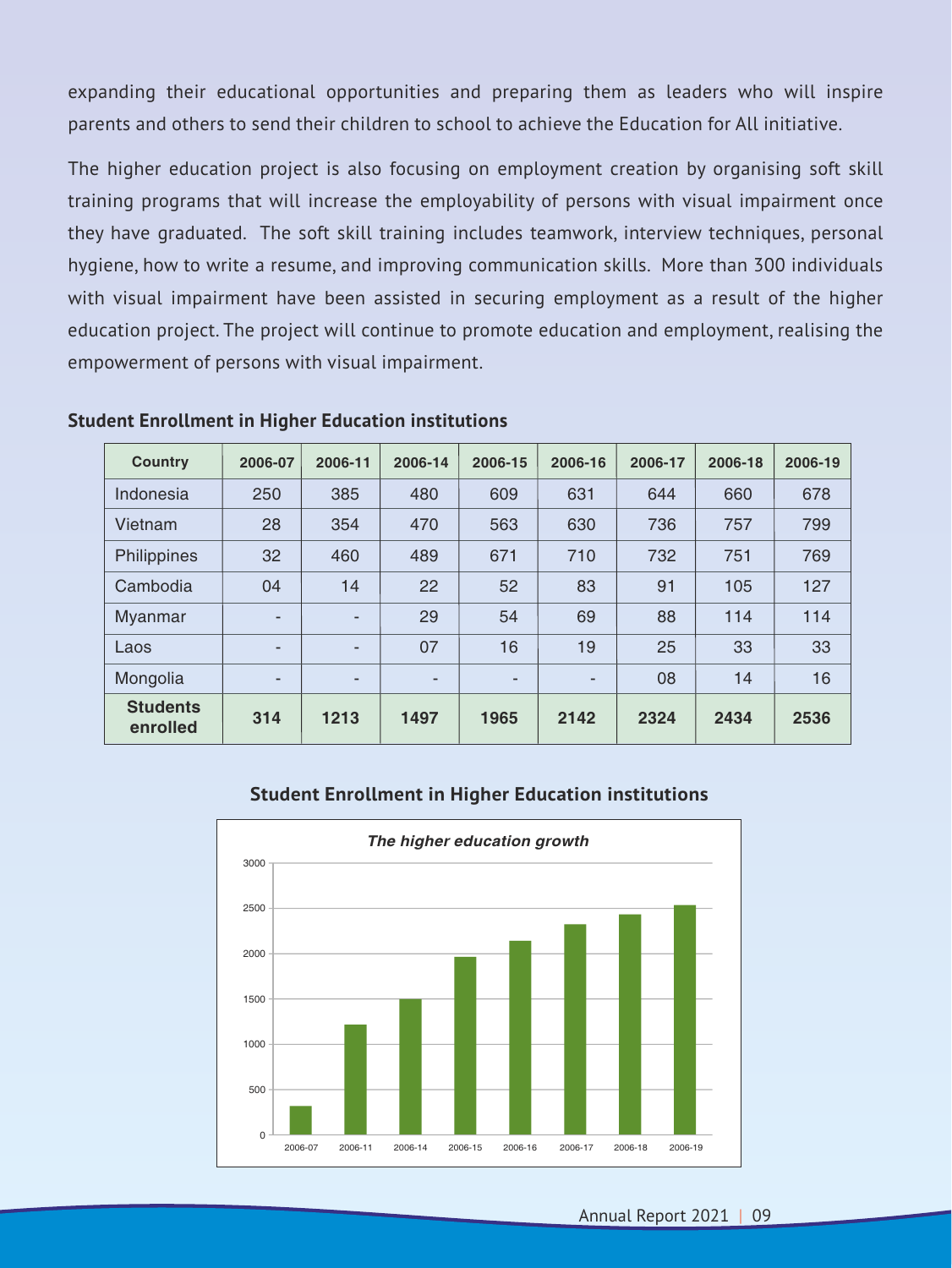# **ICEVI's participation in global events**

Blindness, low vision and deafblindness are low incidence disabilities that can have a substantial impact on a child's development and life-long learning. ICEVI members and partners advocate for laws, policies, services and programs that are inclusive of children with visual impairment, from early childhood through to higher education and adulthood.

*During 2021, ICEVI's Principal Officers participated in the following events and initiatives:*

Permanent Board Member of the WIPO Accessible Books Consortium (ABC), represented by Dr Praveena Sukhraj-Ely, Treasurer of ICEVI. The Consortium is led by the World Intellectual Property Organisation (WIPO) and aims to increase the number of books worldwide in accessible formats, including braille, audio, e-text, large print; and to make them available to people who are blind, have low vision or are otherwise print disabled.

ICEVI has had representation on the board of the Accessible Books Consortium (ABC) since 2015. Due to the intrinsic link between access to books and access to education, the collaboration between ICEVI and ABC is essential, and efforts are ongoing to strengthen our networks and partnership with ABC to ensure that the effects of our collaboration are felt at grassroots level. Specific mention must be made as regards ABC's capacity building initiative which focuses on empowering organisations on how to make books accessible for persons with visual impairments in alternative accessible formats. ICEVI is excited to highlight that during 2021 the ABC granted ICEVI a permanent seat on its board, thus recognising the importance of the partnership between our two organisations.

- Member of the Global Campaign for Education (GCE), represented by Dr Bhushan Punani, First Vice President of ICEVI. The Global Campaign is a civil society movement that promotes and defends education as a basic human right.
- Member of the task groups of the International Disability and Development Consortium (IDDC). The IDDC is a grouping of civil society organisations that come together to promote inclusive international development and humanitarian action with a special focus on the full and effective enjoyment of human rights by all people with disabilities. ICEVI is represented on the IDDC United Nations Task Group by Ms Sabine Fijn van Draat, Second Vice President of ICEVI, and the IDDC Inclusive Education Task Group by Frances Gentle, President, and M.N.G. Mani, CEO of ICEVI.
- Representation on the International Disability Alliance (IDA) Inclusive Education Task Force, represented by Dr Praveena Sukhraj-Ely, Treasure of ICEVI.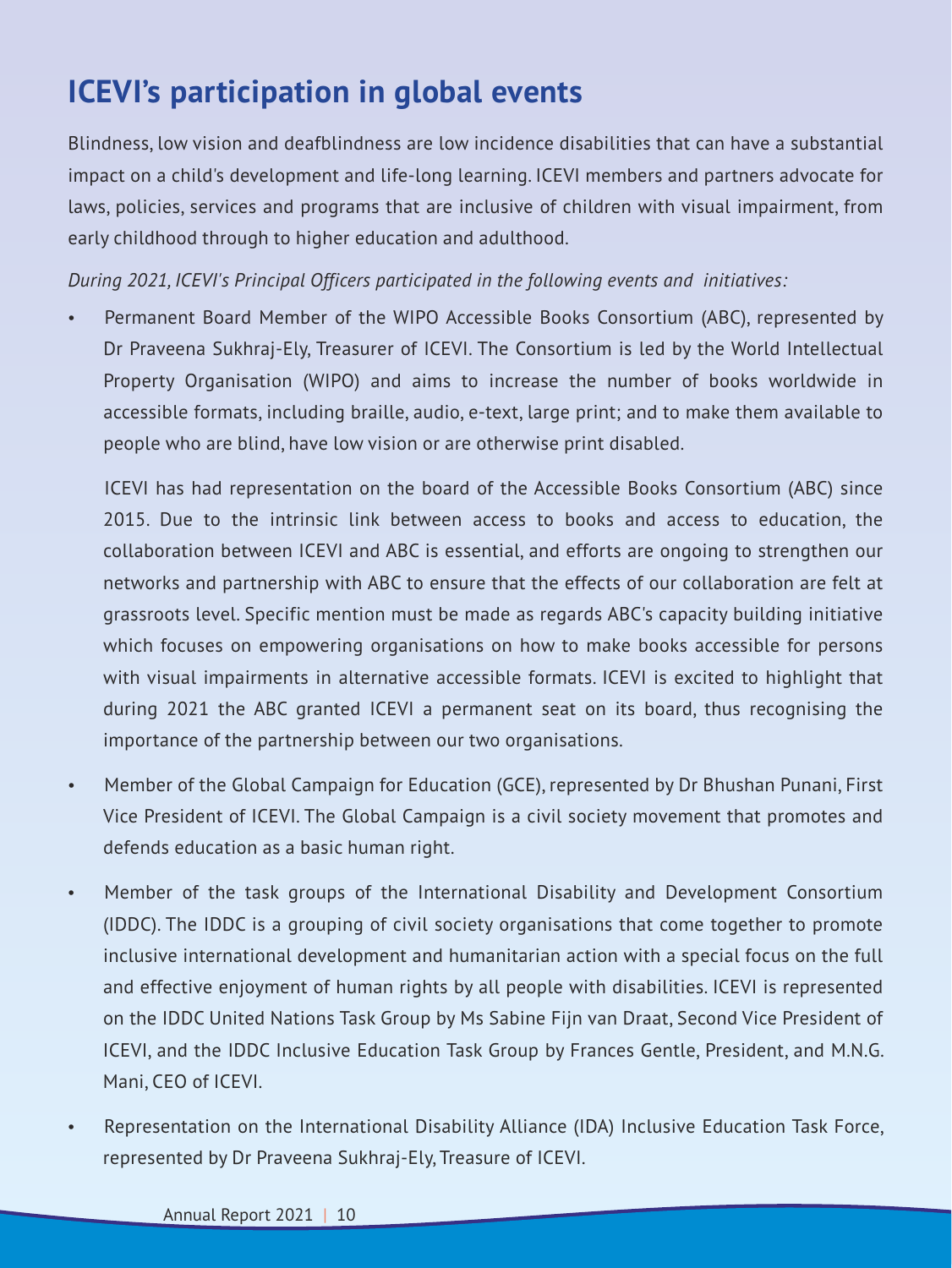- Submission of a Statement to the 14th Session of the Conference of States Parties to the Convention on the Rights of Persons with Disabilities (COSP14) in June 2021. The ICEVI statement was submitted by ICEVI President, Dr Frances Gentle, and addressed the overarching COSP14 theme of "Building back better: COVID-19 response and recovery; Meeting the needs, Realizing the rights, and Addressing the socio-economic impacts on persons with disabilities".
- Submission of a Statement to the Economic and Social Council (ECOSOC) High Level Segment in July 2021 on the COVID-19. The ICEVI submission by Frances Gentle, addressed the COVID-19 experiences of professionals and families supporting persons with vision impairment in Africa, Latin America and West Asia.

Advocacy will continue to be a focus area at global and regional levels of ICEVI and will be reflected in the regional plans and initiatives during the quadrennium.

![](_page_10_Figure_3.jpeg)

# **"Include Me" publication series**

Education of children with deaf blindness and multiple disabilities is growing as a priority area in most regions of ICEVI. With a view to support parents and teachers to develop understanding and skills in deafblindness and multiple disabilities, ICEVI has commenced preparation of a series of publications pertaining to such topics as education and social inclusion, braille literacy, early childhood

communication, and transition to adulthood. Following the publication "Include Me" released in 2020, a publication on braille literacy was released in 2021. This publication is available in several world languages and can be accessed from the website of ICEVI [www.icevi.org](http://www.icevi.org).

# **Roadmap for the future**

The ICEVI Executive Board met in December 2021 to review key priorities of ICEVI at the global and regional levels. During the latter part of 2021, ICEVI officers had a series of meetings with the international partner members, including CBM, ONCE, NABP, NextSense, RNIB, Overbrook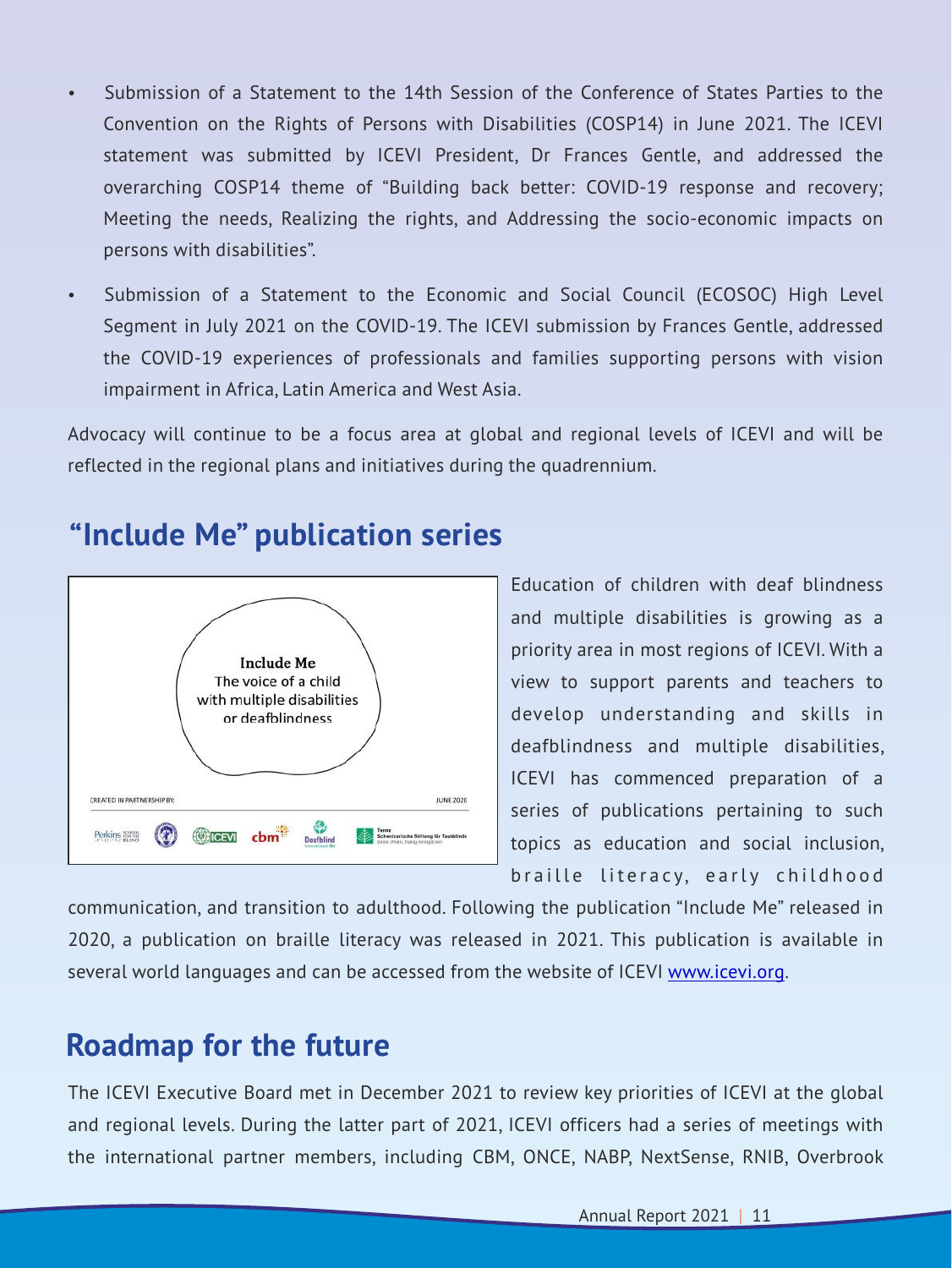School for the Blind, Perkins School for the Blind, Sightsavers and the Royal Dutch Visio. The purpose of these meetings was to share information and commence the process of formulating strategies for the Quadrennium 2021-2024. One of the recommendations that emerged from these meetings was the formation of ICEVI task forces or working groups, with a view to influence policies at the global, regional and national levels. The broad range of thematic areas that could be addressed by the task forces during the quadrennium include early intervention, climate change, low vision, youth development, gender, advocacy, deafblindness and multiple disabilities, STEM curriculum, and inclusive education. More details on progressing this recommendation will be shared with the ICEVI constituency during 2022.

Although the COVID-19 impact has continued during 2021, ICEVI regions have maintained their momentum and organised a series of activities pertaining to education, employment, awareness creation, etc.

ICEVI profoundly thanks its international partners and The Nippon Foundation for maintaining their solid support for the ICEVI regions during the pandemic, enabling the Regional Boards to continue having a positive impact on the lives of persons with visual impairment. ICEVI is optimistic that the situation will improve going forward and there will be greater opportunities for in-person meetings of our officers and partners.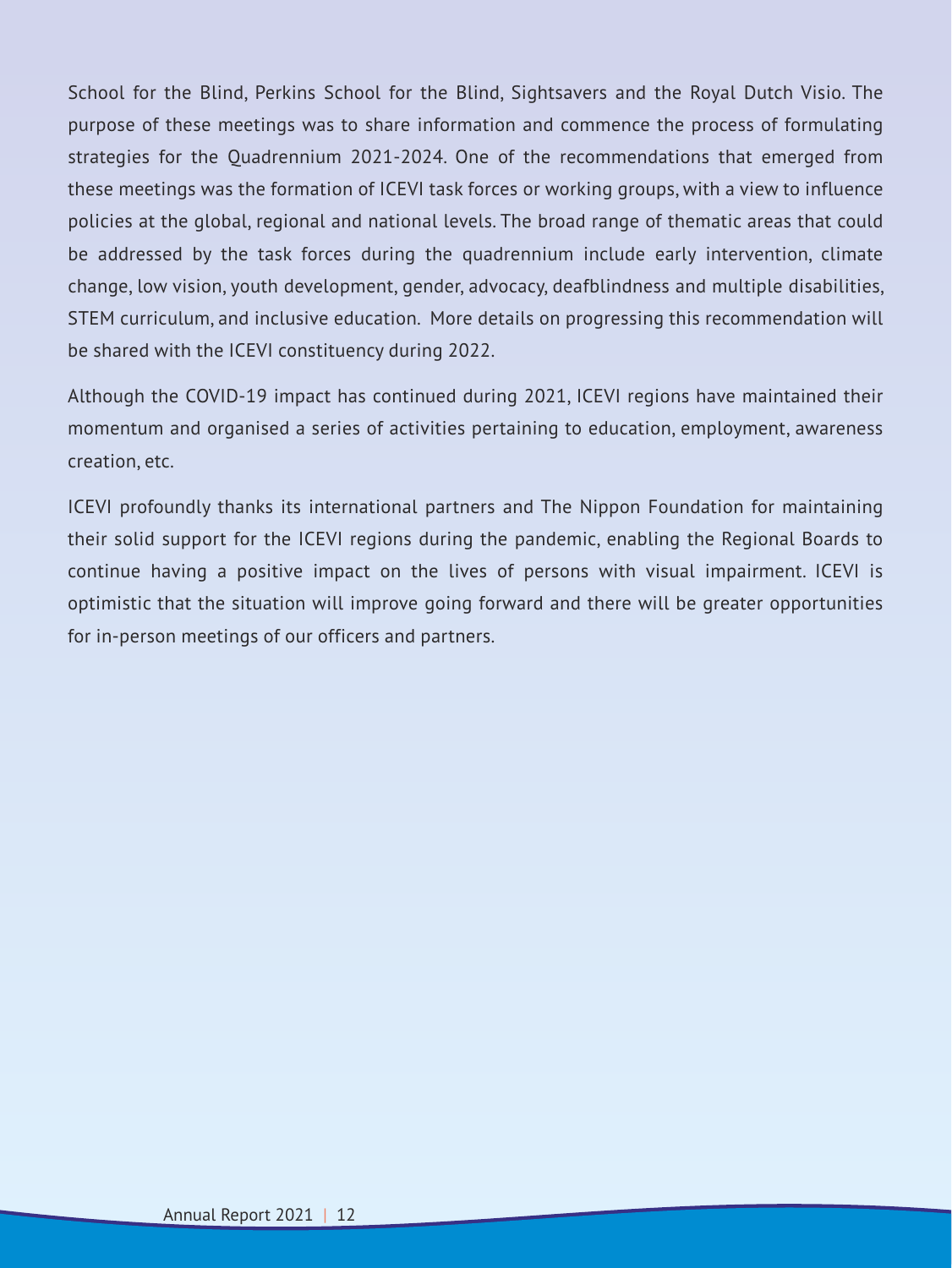# **Audit Reports of ICEVI for 2020**

#### **Summary**

**The audited accounts of 2020 will be submitted to the Companied House before the end of December 2021. Our Auditors who are based in the UK – Lubbock Fine are handling the audit process since 2006 and they are satisfied with the accounting system of ICEVI. As per the audit report, the opinion of the auditors on financial statements is given as follows:**

### **OPINION OF THE AUDITORS ON FINANCIAL STATEMENTS**

In our opinion the financial statements:

- give a true and fair view of the state of the company's affairs as at 31 December 2020 and of its profit for the year then ended;
- have been properly prepared in accordance with United Kingdom Generally Accepted Accounting Practice; and
- have been prepared in accordance with the requirements of the Companies Act 2006.

### **OPINION ON OTHER MATTERS PRESCRIBED BY THE COMPANIES ACT 2006**

In our opinion, based on the work undertaken in the course of the audit, the information given in the Executive Committee Members' Report for the financial year for which the financial statements are prepared is consistent with the financial statements; and the Executive Committee Members' Report has been prepared in accordance with applicable legal requirements. The summary of the audited accounts is as follows:

### **INCOME AND EXPENDITURE ACCOUNT**

### **YEAR ENDED 31 DECEMBER 2020**

|                                        | 2020           | 2019          |
|----------------------------------------|----------------|---------------|
|                                        | \$             | $\$\$         |
| <b>INCOME</b>                          | 549,366        | 621,275       |
| Administrative expenses                | (375, 783)     | (583, 580)    |
|                                        |                |               |
| <b>OPERATING PROFIT</b>                | 173,583        | 37,695        |
| Interest receivable and similar income | $\overline{2}$ | 17            |
| Interest payable and similar expenses  |                | 951           |
|                                        |                |               |
| Profit before tax                      | 173,585        | 36,761        |
|                                        |                |               |
| PROFIT FOR THE FINANCIAL YEAR          | 173,585        | 36,761        |
|                                        | -------------  | ------------- |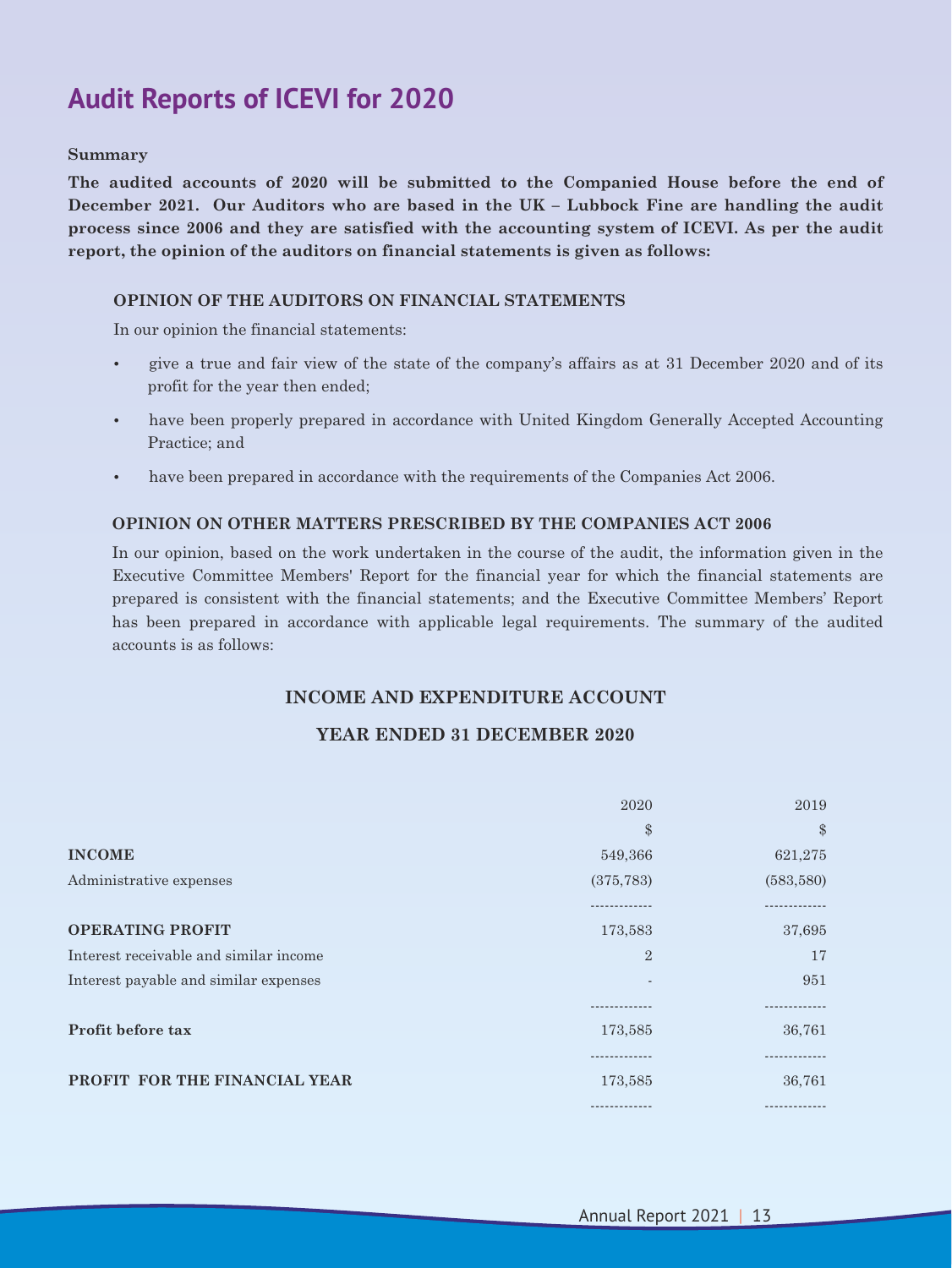#### **BALANCE SHEET**

#### **AS AT 31 DECEMBER 2019**

|                                              |                |                         | 2020        |                         | 2019                   |  |
|----------------------------------------------|----------------|-------------------------|-------------|-------------------------|------------------------|--|
|                                              | <b>Note</b>    | \$                      | \$          | \$                      | \$                     |  |
| <b>CURRENT ASSETS</b>                        |                |                         |             |                         |                        |  |
| Cash at bank and in hand                     | $\overline{5}$ | 846,351<br>------------ |             | 690,865<br>------------ |                        |  |
|                                              |                | 846,351                 |             | 690,865                 |                        |  |
| <b>CREDITORS: Amounts falling</b>            |                |                         |             |                         |                        |  |
| due within one year                          | 6              | (202, 588)              |             | (220, 687)              |                        |  |
| NET CURRENT ASSETS                           |                |                         | 643,763     |                         | 470,178                |  |
|                                              |                |                         |             |                         |                        |  |
| <b>Total Assets less Current Liabilities</b> |                |                         | 643,763     |                         | 470,178                |  |
|                                              |                |                         |             |                         | .                      |  |
| <b>NET ASSETS</b>                            |                |                         | 643,763     |                         | 470,178                |  |
|                                              |                |                         | .           |                         | -----------            |  |
| <b>CAPITAL AND RESERVES</b>                  |                |                         |             |                         |                        |  |
| <b>Profit and Loss Account</b>               |                |                         | 643,763     |                         | 470,178                |  |
|                                              |                |                         | <br>643,763 |                         | -----------<br>470,178 |  |
|                                              |                |                         |             |                         | ------------           |  |

The financial statements have been prepared in accordance with the provisions applicable to companies subject to the small companies' regime and in accordance with the provisions of FRS 102 Section 1A – small entities.

These financial statements were approved and authorised for issue by the Executive Committee Members and were signed on its behalf by:

Company Registration Number: 04521195

#### **Notes to the Financial Statements**

#### **1. General information**

International Council for Education of People with Visual Impairment is a limited liability company, limited by guarantee, incorporated in England and Wales under the Companies Act. Its registered office and principal place of business is 105 Judd Street, London, WC1H 9NE.

#### **2. Accounting policies**

#### **2.1 Basis of preparation of financial statements**

The financial statements have been prepared under the historical cost convention unless otherwise specified within these accounting policies and in accordance with Section 1A of Financial Reporting Standard 102, the Financial Reporting Standard applicable in the UK and the Republic of Ireland and the Companies Act 2006.

The preparation of financial statements in compliance with FRS 102 requires the use of certain critical accounting estimates. It also requires management to exercise judgment in applying the Company's accounting policies.

The following principal accounting policies have been applied:

**Frances Gentle Nandini Rawal** President Treasurer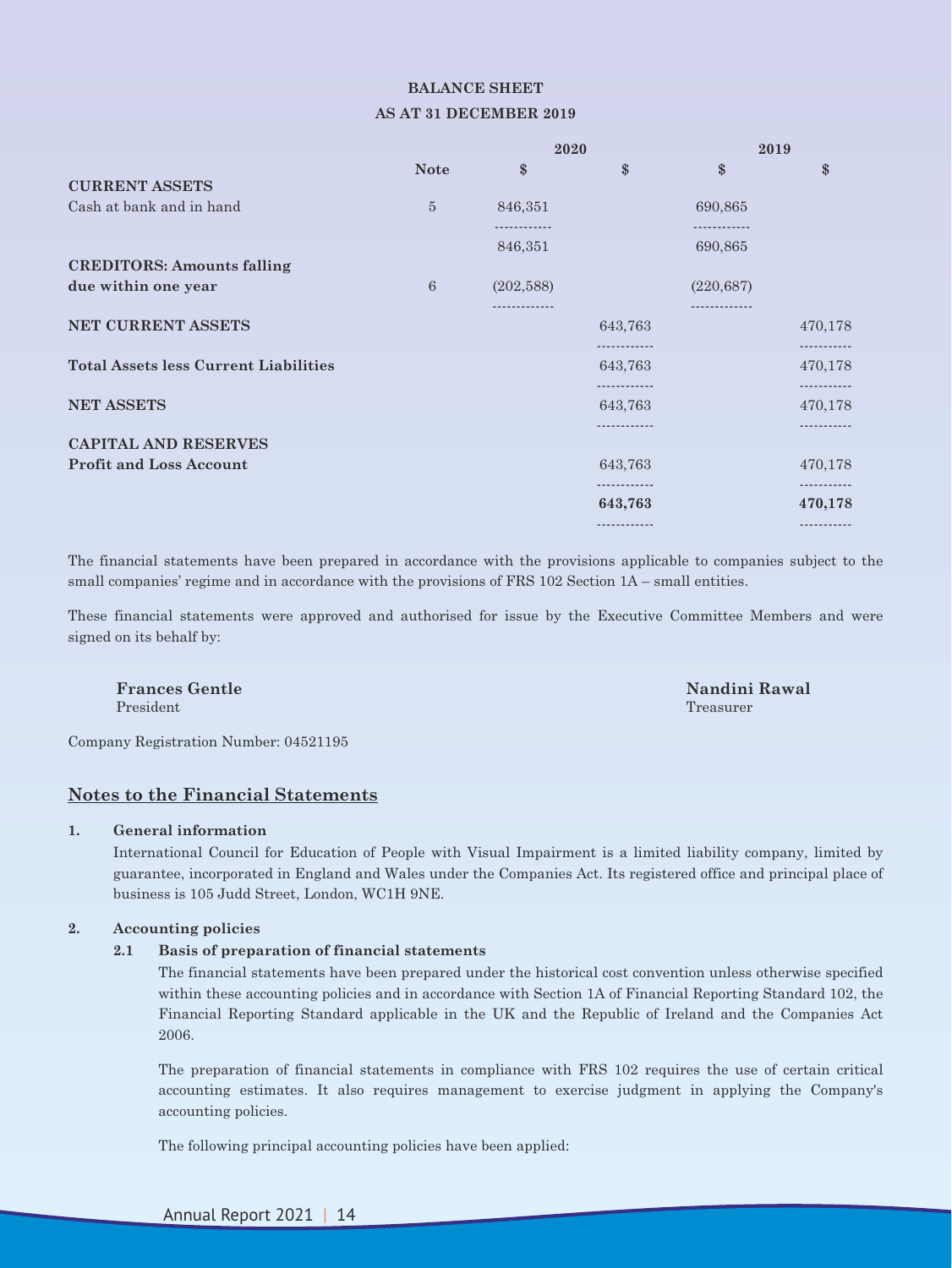#### **2.2 Income**

Income comprises membership subscriptions from subscribing organisations and individuals as well as voluntary donations and grant income. Donations and grant income towards specific projects are classified as designated funds.

Subscriptions are accounted for on a receivable basis.

Donations and grant income is recognised as income when received, except in circumstances where the donor specifies the time period that the donation relates to, in which case they are recognised as income in that period.

Donations in kind are where possible valued and included in income to the extent that it represents goods or services which would otherwise be purchased. An equivalent amount is charged as expenditure.

Interest income is recorded on a receivable basis.

#### **2.3 Going Concern**

The Executive Committee Members consider it appropriate to prepare the financial statements on a going concern basis. This assumes that the company will continue in operational existence for the foreseeable future and for at least 12 months after the signing of the financial statements.

The impact of the COVID-19 outbreak on the performance of the company will depend on future developments, including the duration and spread of the outbreak, the continuing restrictions and the impact of COVID-19 on the overall economy, all of which are high uncertain and cannot be predicted. However the Executive Committee Members are confident that should the company see a fall in donations received they will be able to rely upon reserves to keep the company operational.

#### **2.4 Cash and cash equivalents**

Cash is represented by cash in hand and deposits with financial institutions repayable without penalty on notice of not more than 24 hours. Cash equivalents are highly liquid investments that mature in no more than three months from the date of acquisition and that are readily convertible to known amounts of cash with insignificant risk of change in value.

#### **2.5 Financial instruments**

The Company only enters into basic financial instrument transactions that result in the recognition of financial assets and liabilities like trade and other debtors and creditors, loans from banks and other third parties, loans to related parties and investments in ordinary shares.

Financial assets that are measured at cost and amortised cost are assessed at the end of each reporting period for objective evidence of impairment. If objective evidence of impairment is found, an impairment loss is recognised in the Profit and Loss Account.

For financial assets measured at amortised cost, the impairment loss is measured as the difference between an asset's carrying amount and the present value of estimated cash flows discounted at the asset's original effective interest rate. If a financial asset has a variable interest rate, the discount rate for measuring any impairment loss is the current effective interest rate determined under the contract.

For financial assets measured at cost less impairment, the impairment loss is measured as the difference between an asset's carrying amount and best estimate of the recoverable amount, which is an approximation of the amount that the Company would receive for the asset if it were to be sold at the balance sheet date.

Financial assets and liabilities are offset and the net amount reported in the Balance Sheet when there is an enforceable right to set off the recognised amounts and there is an intention to settle on a net basis or to realise the asset and settle the liability simultaneously.

#### **2.6 Creditors**

Short term creditors are measured at the transaction price. Other financial liabilities, including bank loans, are measured initially at fair value, net of transaction costs, and are measured subsequently at amortised cost using the effective interest method.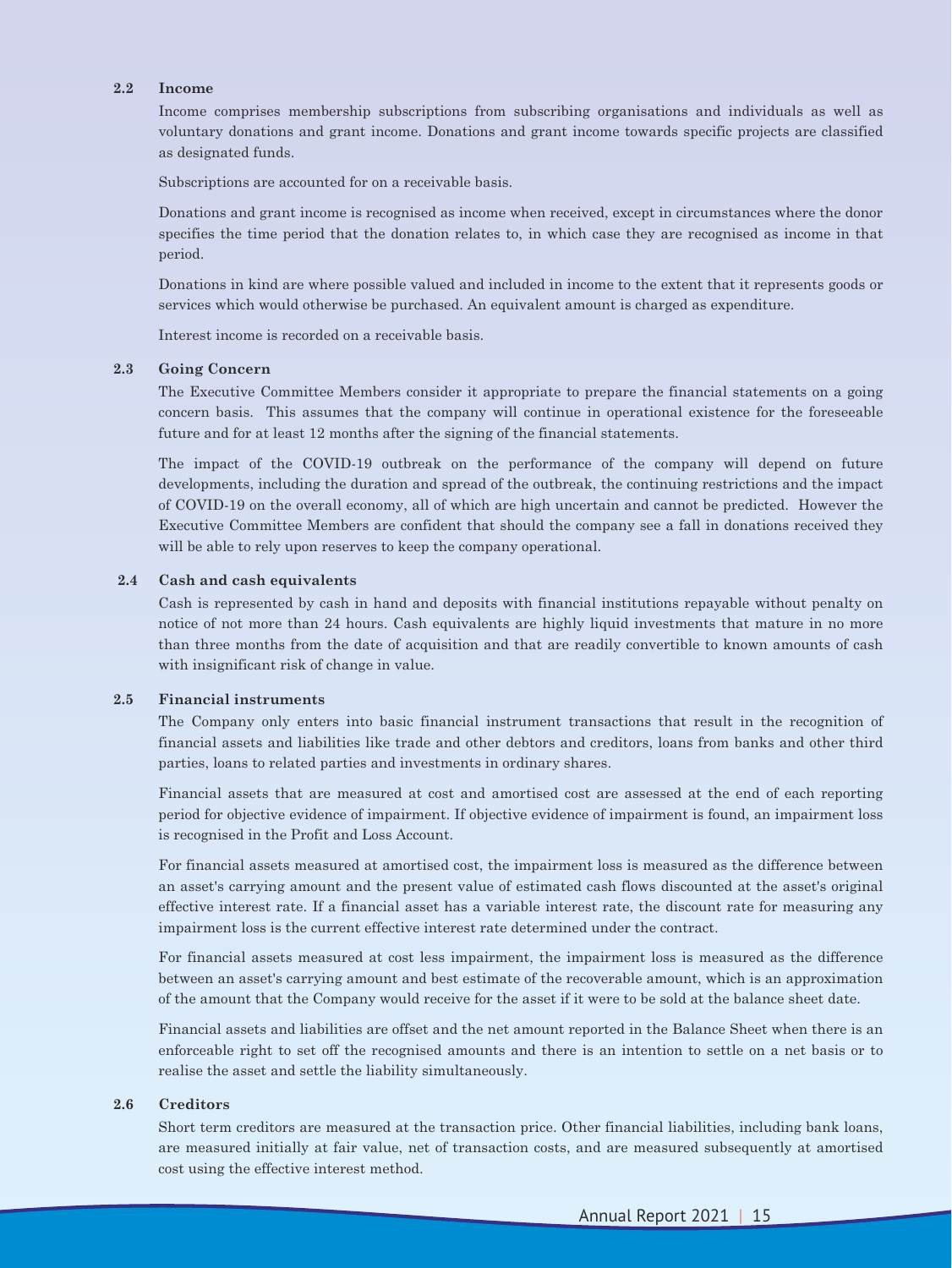#### **2.7 Foreign currency translation**

#### **Functional and presentation currency**

The Company's functional and presentational currency is USD.

#### **Transactions and balances**

Foreign currency transactions are translated into the functional currency using the spot exchange rates at the dates of the transactions.

At each period end foreign currency monetary items are translated using the closing rate. Non-monetary items measured at historical cost are translated using the exchange rate at the date of the transaction and non-monetary items measured at fair value are measured using the exchange rate when fair value was determined.

#### **2.8 Finance Costs**

Finance costs are charged in profit or loss over the term of the debt using the effective interest method so that the amount charged is at a constant rate on the carrying amount issue costs are initially recognised as a reduction in the proceeds of the associated capital instrument.

#### **3. Income Analysis**

| <b>Name of Organisation</b>                 | Designated<br>Funds | Undesignated<br>Funds | <b>Total</b><br>Funds | <b>Total</b><br>Funds |
|---------------------------------------------|---------------------|-----------------------|-----------------------|-----------------------|
|                                             | 2020                | 2020                  | 2020                  | 2019                  |
| Subscriptions                               | \$                  | \$                    | \$                    | \$                    |
| CBM International                           |                     |                       |                       | 20,000                |
| Koninkli JKE Vision                         |                     | 19,223                | 19,223                | 19,738                |
| Light for the World                         |                     |                       |                       | 20,000                |
| Norges Blindeforbund                        |                     | 20,000                | 20,000                | 19,970                |
| <b>ONCE</b>                                 |                     | 20,000                | 20,000                | 20,000                |
| Other Subscriptions                         |                     |                       |                       | 3,059                 |
| Ekitabu LLC                                 |                     | 698                   | 698                   |                       |
| Overbrook School for the Blind              |                     | 20,000                | 20,000                | 20,000                |
| Perkins School for the Blind                |                     |                       |                       | 19,995                |
| University of Northern Colorado             |                     |                       |                       | 1,500                 |
| <b>NEXTSENSE Australia</b>                  |                     | 20,000                | 20,000                | 20,000                |
| Royal National Institute of the Blind       |                     | 20,000                | 20,000                | 20,000                |
| Royal Commonwealth Society for the Blind    |                     | 20,000                | 20,000                | 20,000                |
| <b>ICEVI</b> African Project Fund           |                     | 3,000                 | 3,000                 |                       |
| South East Asian Minister of Education      |                     | 11,965                | 11,965                |                       |
| <b>Subscription Total</b>                   |                     | 1,54,886              | 154,886               | 204,262               |
| <b>Donations and Grant Income</b>           |                     |                       |                       |                       |
| Other                                       |                     | 1,225                 | 1,225                 | 1.989                 |
| CBM International                           | 44,230              |                       | 44,230                | 36,355                |
| The Nippon Foundation                       | 345,875             |                       | 345,875               | 367,000               |
| Royal Institute for Deaf and Blind Children |                     |                       |                       | 5,000                 |
| Latin America Region                        |                     | 3,150                 | 3,150                 | 6,670<br>             |
| <b>Total</b>                                | 390,105<br>.        | 4,375                 | 394,480<br>.          | 417,014<br>.          |
| <b>Total Income</b>                         | 390,105             | 159,261               | 549,366               | 621,276               |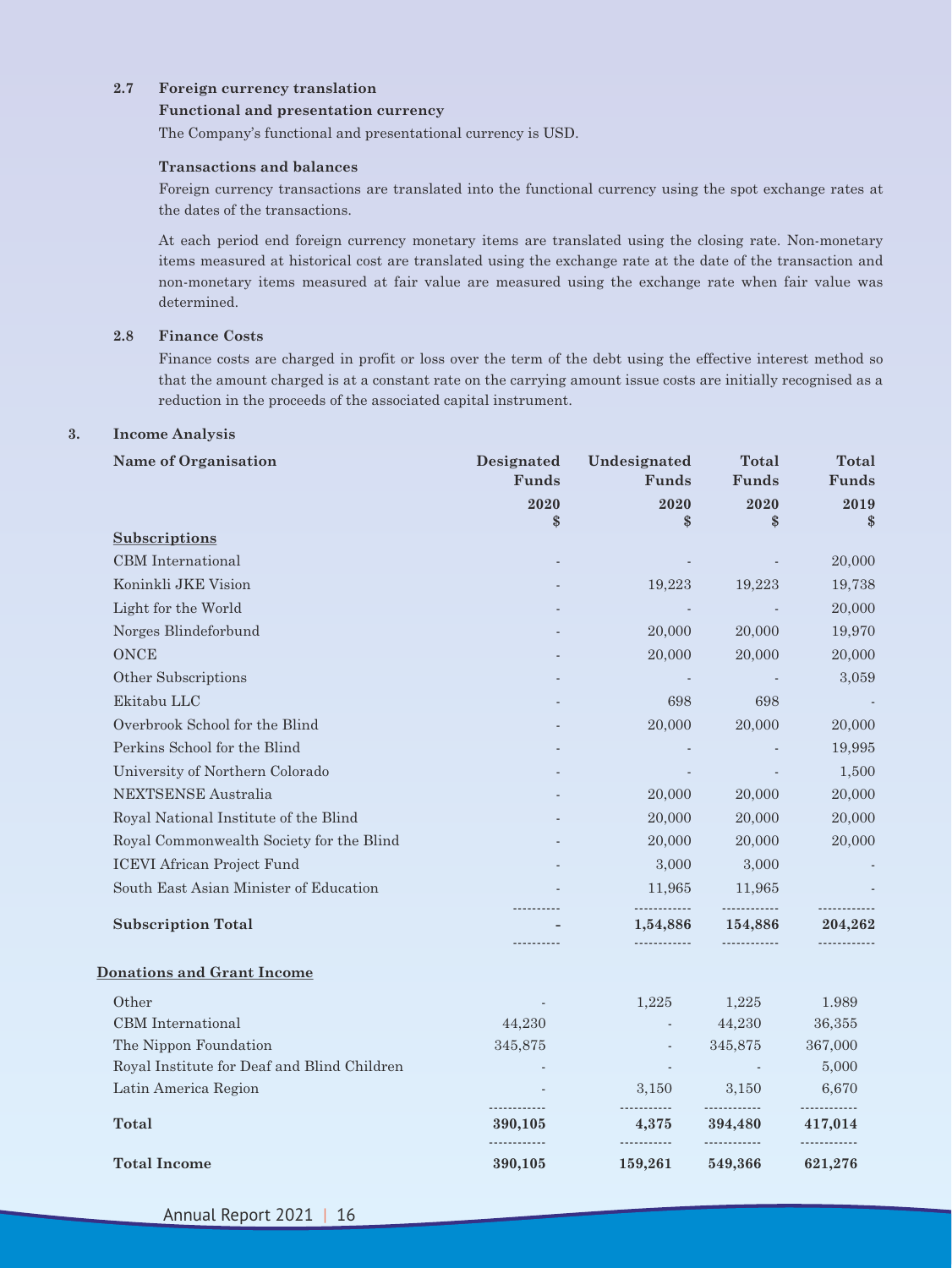#### **4. Employees**

There were no employees in the year (2019 - None) other than the Executive Committee Members who did not receive remuneration.

#### **5. Cash and cash equivalents**

|    |                                                | 2020<br>\$             | 2019<br>$\$\$        |
|----|------------------------------------------------|------------------------|----------------------|
|    | Cash at bank and in hand                       | 846,351                | 690,865              |
| 6. | Creditors: Amounts falling due within one year |                        |                      |
|    |                                                | 2020<br>\$             | 2019<br>$\mathbf{s}$ |
|    | Other creditors                                | 24,386                 | 39,225               |
|    | Accruals and deferred income                   | 178,202                | 181,462              |
|    |                                                | -----------<br>202,588 | 220,687              |
|    |                                                |                        |                      |

#### **7. Company status**

The International Council for Education of People with Visual Impairment is a private company limited by guarantee and consequently does not have share capital.

Every member of the company undertakes to contribute such amount as required exceeding £1 to the assets of the company in the event of its being wound up while he or she is a member, or within one year after he or she ceases to be a member.

### **Administrative Expenses**

| <b>Item of Expenses</b>             | 2020<br>\$   | 2019<br>$\$\$ |
|-------------------------------------|--------------|---------------|
| Hotels, Travel and Subsistence      | 4,701        | 53,472        |
| Auditors' Remuneration              | 9,239        | 7,962         |
| <b>Bank Charges</b>                 | 4,980        | 5,291         |
| Difference on Foreign Exchange      | 1,955        | 1,567         |
| <b>Sundry Expenses</b>              | 424          | 91            |
| President's Office Expenses         | 1,765        | 11,232        |
| Secretary General's Office Expenses | 108,956      | 145,821       |
| Meeting Expenses                    | 15,000       |               |
| <b>Project Expenses</b>             | 228,763      | 358,144       |
|                                     |              |               |
| Total                               | 375,783      | 583,580       |
|                                     | ------------ | .             |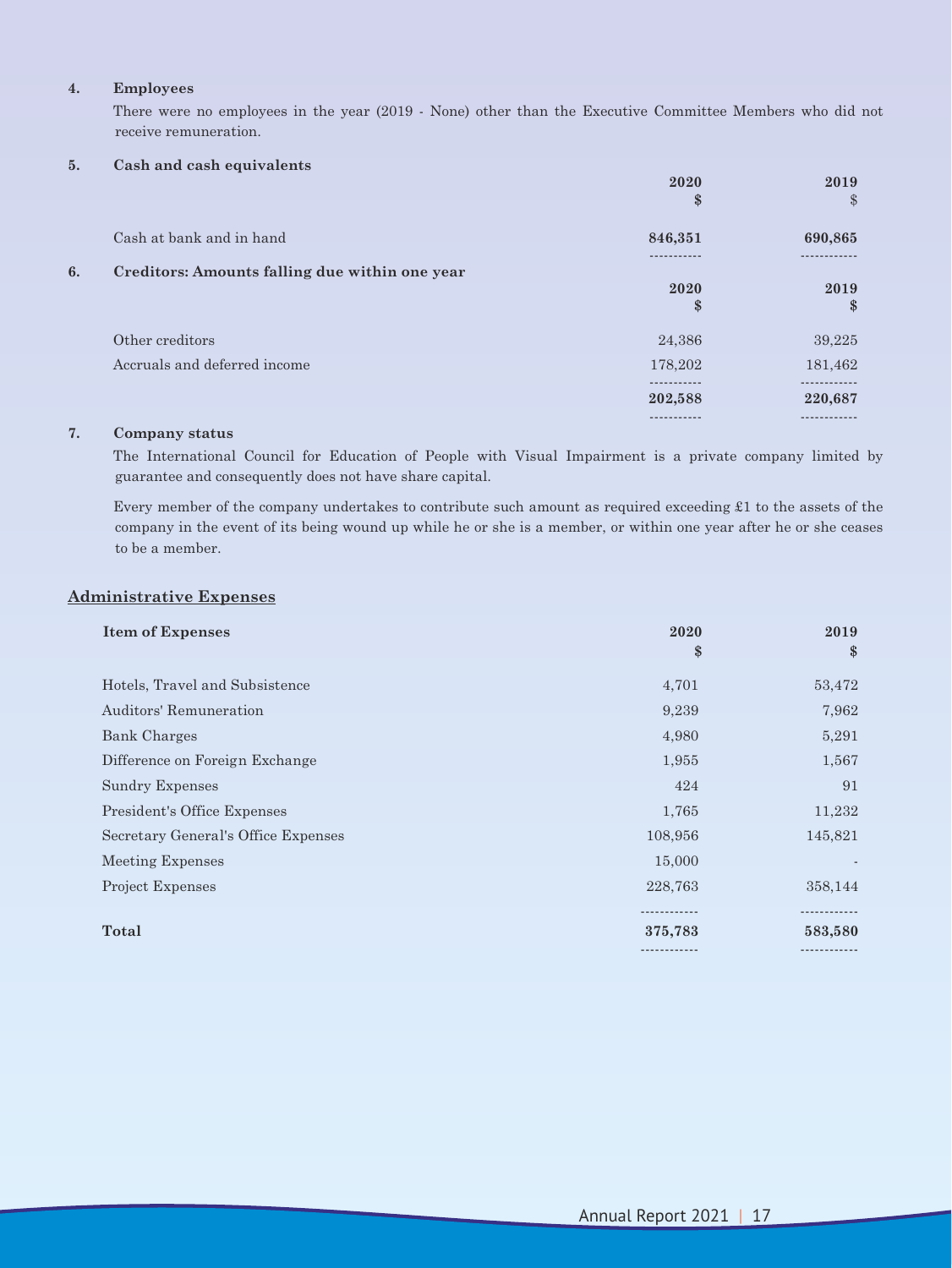# **Glimpses from our International Partner Members**

*The international partner members of ICEVI are key to the overall development of the organisation. Besides supporting ICEVI at the global level, many of them work in the seven ICEVI regions. The following highlights and recent initiatives of our international partners are presented for the benefit of the ICEVI constituency.*

# **CBM**

CBM is a leading organisation in disability inclusive education. Based on our Christian values and more than 100 years of professional expertise, we address poverty as a cause and a consequence of disability. We work in partnership to create an inclusive society for all. The emphasis throughout our work is on local capacity development in poorer regions of the world. This increases service delivery in the fields of healthcare, education, rehabilitation and livelihood development as well as organisational development of partner organisations.

### **CBID Community Based Inclusive Development**

- CBID is a people-centred, community driven and human rights-based approach,
- Where local government, people with disabilities, community members and organizations,
- Take collective actions for achieving inclusive development within their communities

### **How? Priority Areas and Enablers**

### *Priorities:*

- Inclusive communities
- Inclusive systems
- Disaster prepared communities
- Thought leadership and influence

### *Enablers:*

- Ongoing CBID capacity development and training
- Resource mobilisation
- Close internal engagement (3-way working methodology)
- Proactive CBID communication

### **CBID Initiative Plan**

With links with inclusive Eye health, the CBID Initiative Plan includes the following five technical specialist areas:

- Inclusive Education
- Physical Rehabilitation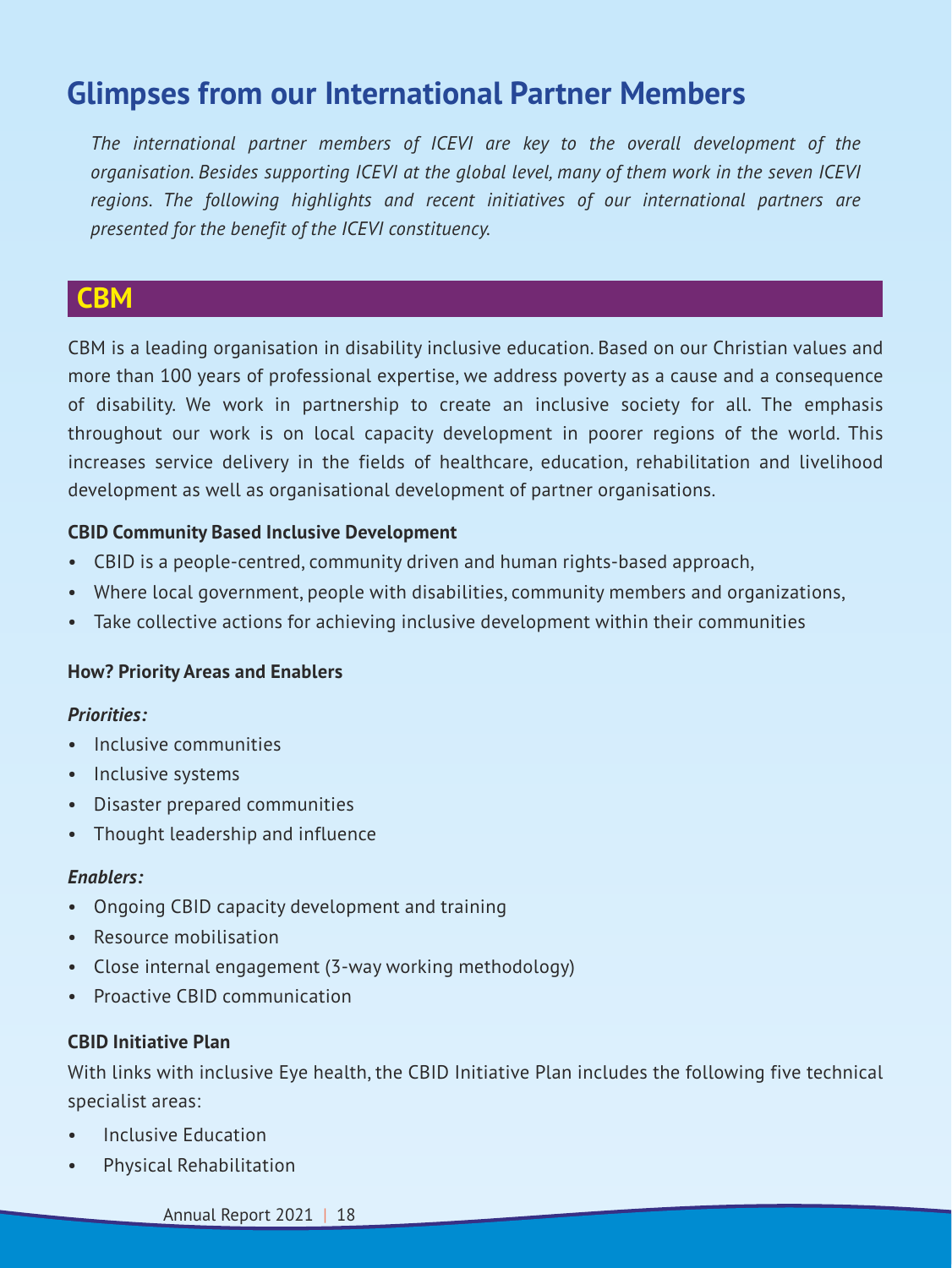- Livelihood
- Ear and Hearing Care
- DIDRR

### **2022 priorities for Inclusive Education (IE)**

- CBM Training Guide Inclusive Education (IE) (English, French and Spanish)
	- $\lambda$  capacity building (LAR 2021; 1 training in Africa 2022)
- Supporting Country offices, Regional offices and partners to embed IE in CBID approaches:
	- $\triangle$  Deeper understanding about IE
	- $\lambda$  Early identification and early interventions
	- $\lambda$  Universal Design for Learning
	- $\lambda$  Supporting capacity building and training –educators, parents, persons with disabilities
	- $\lambda$  Documentation; case stories
	- $\triangle$  CBID IF IFH
	- © Support for transformation of Special School to Resource Centres
	- $\triangle$  Greater focus on mainstream services
	- © Strengthening Organisations of Persons with Disabilities (OPDs), parents' groups
	- $\triangle$  Linkages between different areas of CBM's work e.g., IE and Livelihoods

# **Nextsense**

NextSense, formerly the Royal Institute for Deaf and Blind Children, is one of Australia's oldest charities. Established in 1860, NextSense supports children and adults with blindness and low vision and deafness and hard of hearing. The NextSense Institute (formerly RIDBC Renwick Centre), in affiliation with Macquarie University, delivers continuing professional education, research and postgraduate degree programs for professionals in the field of sensory impairment. The NextSense Institute has established the UEB Online website as a means of offering online, self-paced, self-marking training programs in Unified English Braille (literary and mathematics) for sighted or vision impaired persons who want to learn braille.

The purpose of the UEB Online website, <u>[www.uebonline.org](http://www.uebonline.org)</u>, is to promote equitable information access and expression in braille for persons with blindness and severe vision impairment. The UEB Online training programs are suitable for anyone who wants to learn braille. This includes educators, families, allied health professionals, and education administrators and policy makers who promote the use of braille as a medium for information access and communication.

UEB Online has been created using accessible, inclusive digital technologies that enable equal information access for all.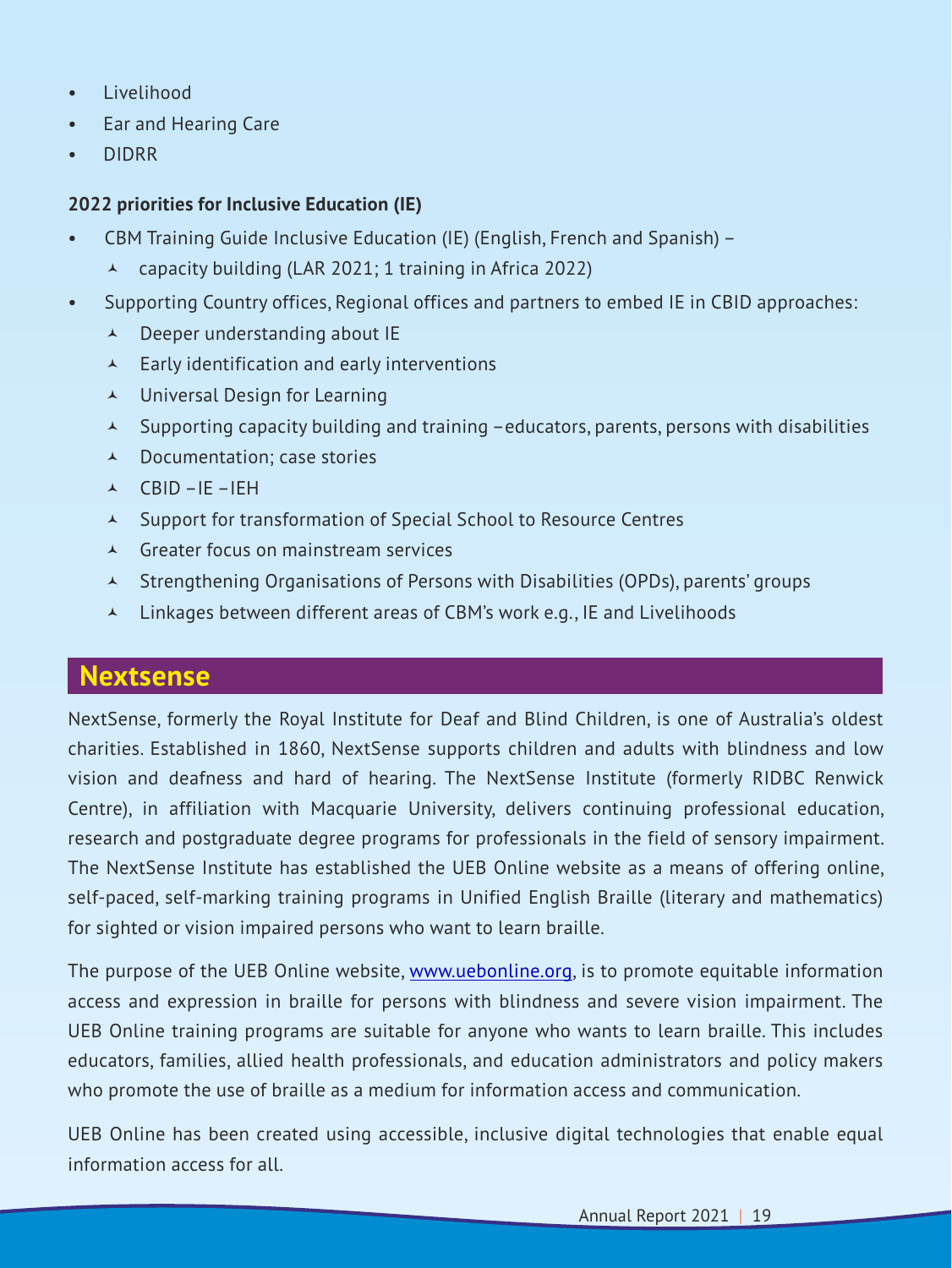- **Visual access mode:** For people with sufficient sight to access regular sized print-based information on the website,
- **High contrast mode:** For people with low vision who wish to adjust the font size, background colour or text colour,
- **Non-Visual access mode:** For people who wish to use a screen reader for accessing website information.

The training modules available now include: UEB Literacy, UEB Introductory Mathematics, UEB Advanced Mathematics and UEB Extension Maths.

Register now: [bit.ly/3pw4eB9](file:///\\\\nr-fp-03\\Home%20Dirs\\fgentle\\ICEVI\\Reports\\Annual%20Reports\\2021\\ICEVI%20Annual%20Report%202021%20-%2010%20February%2022.docx)

# **Norwegian Association of the Blind and Partially Sighted (NABP)**

NABP is Norway's oldest association of persons with disabilities. Alongside advocacy, NABP carries out charitable work and services, partially through government funds. It owns and runs several events for the visually impaired and carries out various rehabilitation and well-being activities for all ages.

NABP has 14 projects in seven countries in Africa and Asia which address the following three areas. Cooperation between the three areas is a goal for mutual benefit and increased impact.

- Strengthening of organisations of the blind and partially sighted,
- Rehabilitation, education, and
- Eye health and prevention of blindness.

Together for Inclusion (TOFI) is a new way of working with cooperation between disabled peoples organisations (DPO's) and mainstream Non-Governmental Organizations (NGO's). The focus is on inclusive education, economic empowerment and human rights. TOFI projects are in Mozambique and Ethiopia.

### *Mozambique inclusive education results:*

1300 teachers from 22 schools and 60 trainer-of-trainers from universities, teacher training institutes and local education officials, trained in inclusive education.

### *Ethiopia inclusive education results:*

- Identification work going on in 17 schools
- 20 teachers and members of the Ethiopian Association of the Blind (ENAB) trained in the use of ORBIT 20.

The biggest challenges for inclusive education in 2021 have been the ongoing COVID-19 pandemic leading to closed schools as well as the security situation in Ethiopia.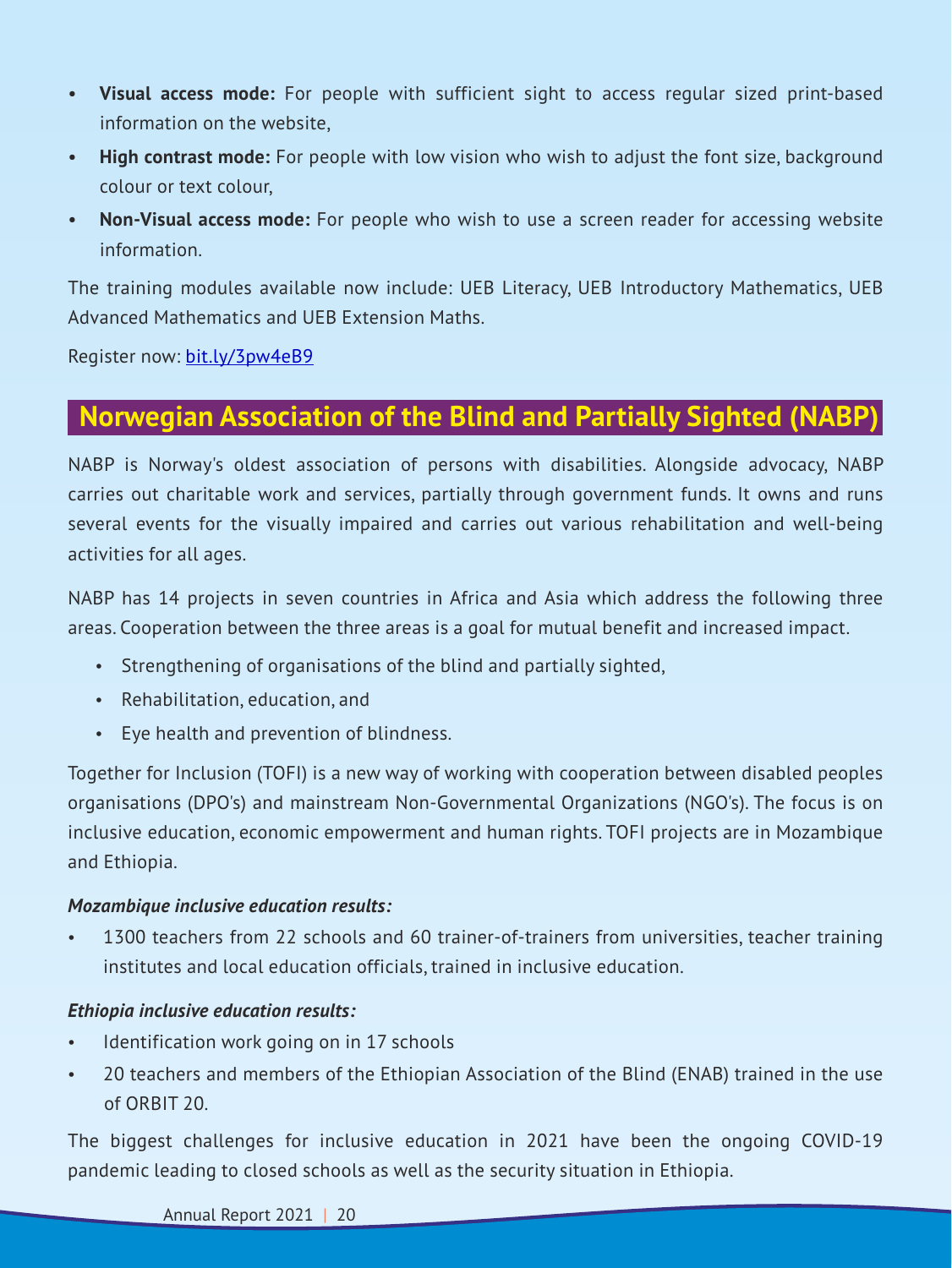# **Overbrook School for the Blind**

Overbrook School for the Blind is a dynamic and multi-faceted organization centered around the operation of a private non-profit school for children aged 3 to 21. In addition to operating a renowned school for the blind for 180 enrolled students at its historic Philadelphia campus, OSB is among a handful of schools for the visually impaired throughout the world actively involved in international programming.

The Mission of Overbrook School for the Blind (OSB) is to develop and deliver education that enhances the options available for persons with visual impairment, including those with additional challenges, so that they have the greatest opportunity to experience active and fulfilling lives.

In addition to school and international operations, OSB manages expansive birth to age 3 services in multiple USA counties and oversees an international program that serves nine developing countries in Southeast Asia. OSB provides support to the Overbrook Friedlander Programs (OFP), a distinct and separate non-profit that administers residential and day programs to adults with disabilities, several of whom have dual sensory impairment. Additionally, OSB provides itinerant services by Teachers of the Visually Impaired to students in local school districts and charter schools.

International Efforts: Since the late 90's, The Nippon Foundation, based in Tokyo, Japan, has funded the Overbrook-Nippon Network for Educational Technology (ON-NET) program, which brings access to education and employment to persons with visual impairment through provision of assistive technology, training, and capacity-building in several countries throughout Southeast Asia. OSB works in close collaboration with ICEVI on several in-country projects to ensure a strong nexus between provision of educational and assistive technology, infrastructure support for ICT, higher education access and gainful employment.

OSB's involvement in the international realm and cooperative work with ICEVI predates the current ON-NET program described above and can be fully explored by accessing the recently published Partnerships for Change: National Strategies – Regional Collaboration, available on the ICEVI and OSB websites.

# **ONCE – Spanish National Organization of the Blind**

ONCE is a unique organization in the world, without parallel in any other country. Its social objectives are aimed at achieving personal autonomy and the full integration of people with severe visual impairment.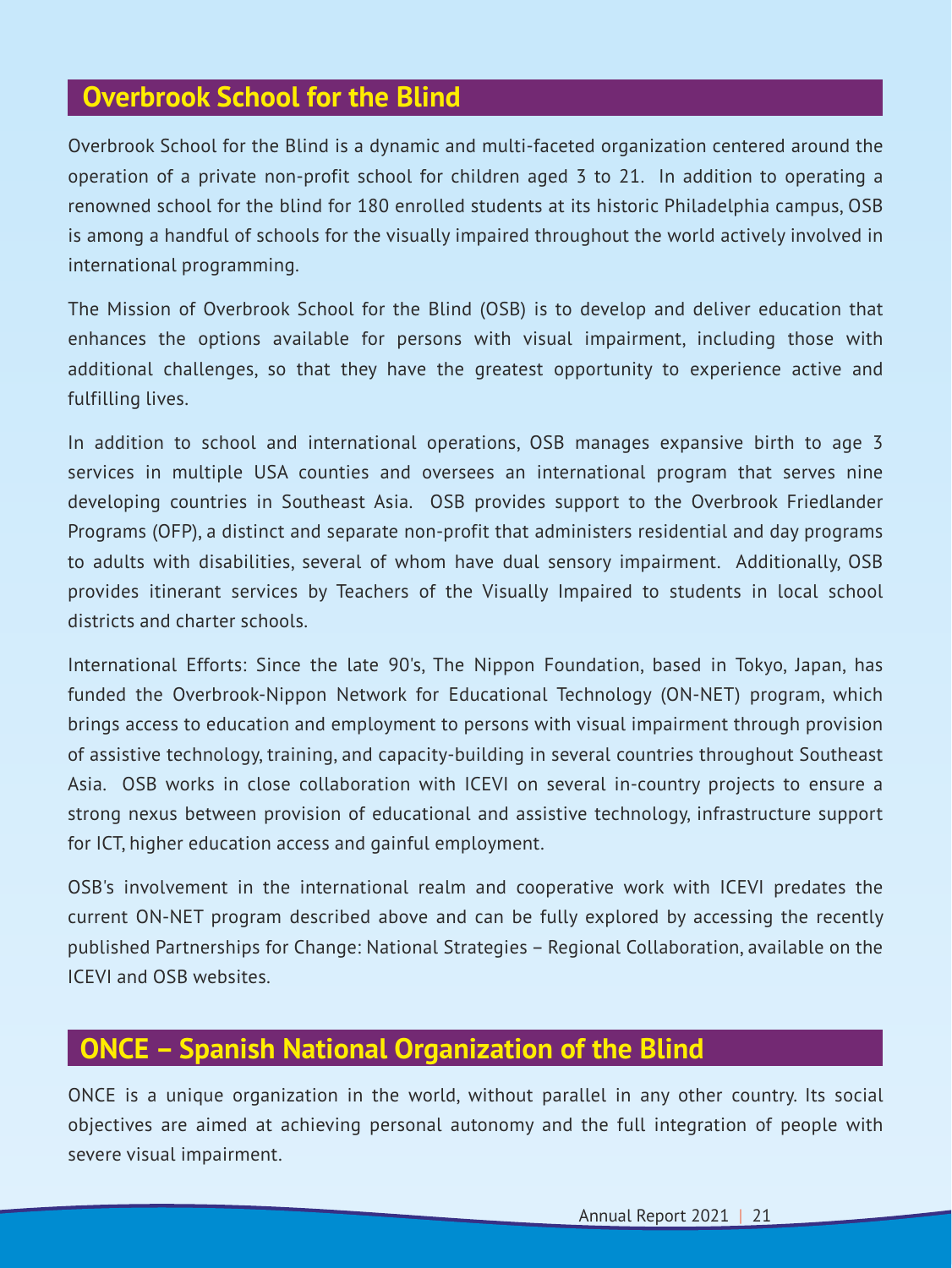The ONCE Social Group is the largest generator of social services for people with disabilities in Spain and the world. Since its inception, its goal has been the full inclusion of people who are visually impaired or have other disabilities under the principle of equal opportunities, thus adding value to society through the creation of a guarantor and sustainable model, leading the social economy and showing every day that economic and social profitability are compatible.

ONCE Social Group is the people with visual impairment or other disabilities who receive services and promote the survival of the system. It combines three areas of action: responsible gaming management by ONCE, economic opportunity and support for blind people; training, accessibility and employment to foster the inclusion of people with all types of disability through ONCE Foundation; and the business reality of Ilunion which, under one single brand and with very positive economic and social results, offers valuable services to its clients, creates quality employment and showcases the talent of people with disabilities and other groups at risk of social exclusion.

For those people who are part of ONCE and ONCE Social Group, the secret lies in sticking together to defend their interests - the joint effort of all workers to maintain independence as the essence of the organisation and to reinvent itself every day around a word that is already a motto and a way to progress through life: hope.

ONCE is currently collaborating with ICEVI in the Latin America region through FOAL and supporting many resource centres and capacity building programmes. It has undertaken significant work in promoting youth with visual impairment and focused on gender issues.

# **Perkins School for the Blind**

Perkins School for the Blind has been educating children with visual impairment and multiple disabilities for nearly 200 years. Outside our historic USA campus, Perkins has worked with families, teachers, schools, hospitals, community leaders, universities, and governments in 96 countries to make education accessible to all children—wherever they are and whatever their ability. In 2021, Perkins international programs reached 340,000+ children and more than 81,000 educators around the world.

Three goals guide us:

### **1. Supporting children to learn**

For a child with multiple disabilities, the journey to education may begin at home, in an orphanage, in a hospital, in a community program or at school. Perkins starts where children are so that no child is invisible or excluded.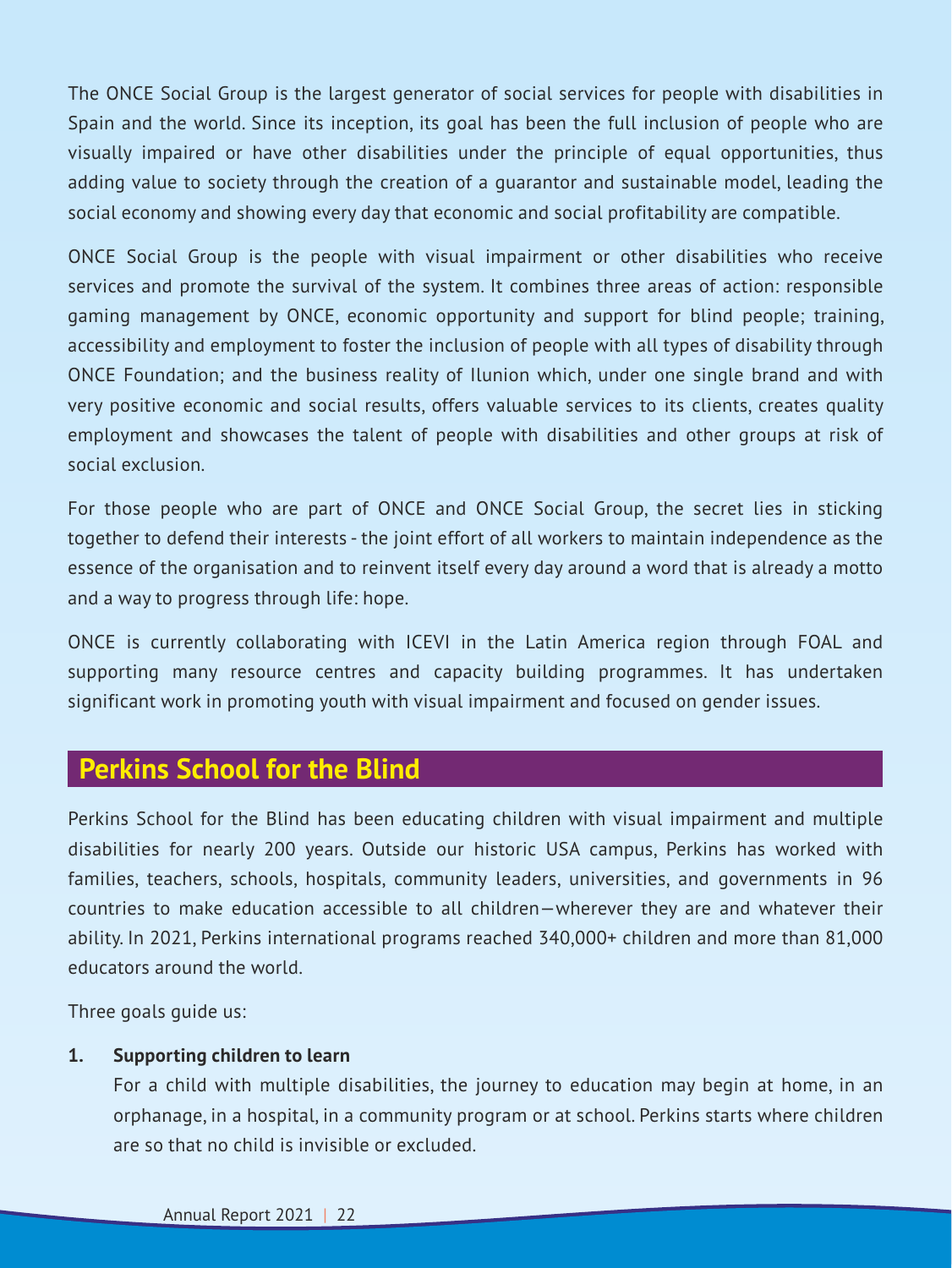### **2. Equipping adults to teach**

For 100 years, Perkins has been training leaders and educators who change the world for children in 96 countries. Through mentoring and training, including the Perkins International Educational Leadership Program, we offer a wide range of opportunities for professionals and family members to learn about the most effective ways to help children achieve their full potential in life.

### **3. Making Education Accessible**

For a child with multiple disabilities and visual impairment to learn and thrive, families, schools, hospitals, communities and governments must all work together. Perkins works with local stakeholders to set the standards and build the networks that sustain and strengthen teaching, learning and community life.

Perkins believes every child can learn, and we can show you how.

# **Royal National Institute of Blind People**

The Royal National Institute of Blind People (RNIB) was established in 1868 and is one of the UK's leading sight loss charities and the largest community of blind and partially sighted people. We recognise everyone's unique experience of sight loss and offer help and support for blind and partially sighted people – this can be anything from practical and emotional support, campaigning for change, reading services and the products we offer in our online shop.

We're a catalyst for change – inspiring people with sight loss to transform their own personal experience, their community and, ultimately, society as a whole. Our focus is on giving them the help, support and tools they need to realise their aspirations. Everyday 250 people begin to lose their sight. RNIB has a crucial role to play in creating a world where there are no barriers to people with sight loss. We want society, communities and individuals to see differently about sight loss.

RNIB is focusing on up-skilling professionals thereby through the creation of resources that can be shared globally. RNIB is looking forward to supporting the ICEVI Regional Presidents and Boards by providing resources that will be useful for specific regions.

# **Sightsavers**

Sightsavers is an international non-governmental organisation with a 70-year history. Sightsavers works with local and national partners in our programme countries to promote inclusive, quality education, giving all children the chance to go to school. Despite significant increases in school attendance over the past decade and efforts to reduce gender disparities,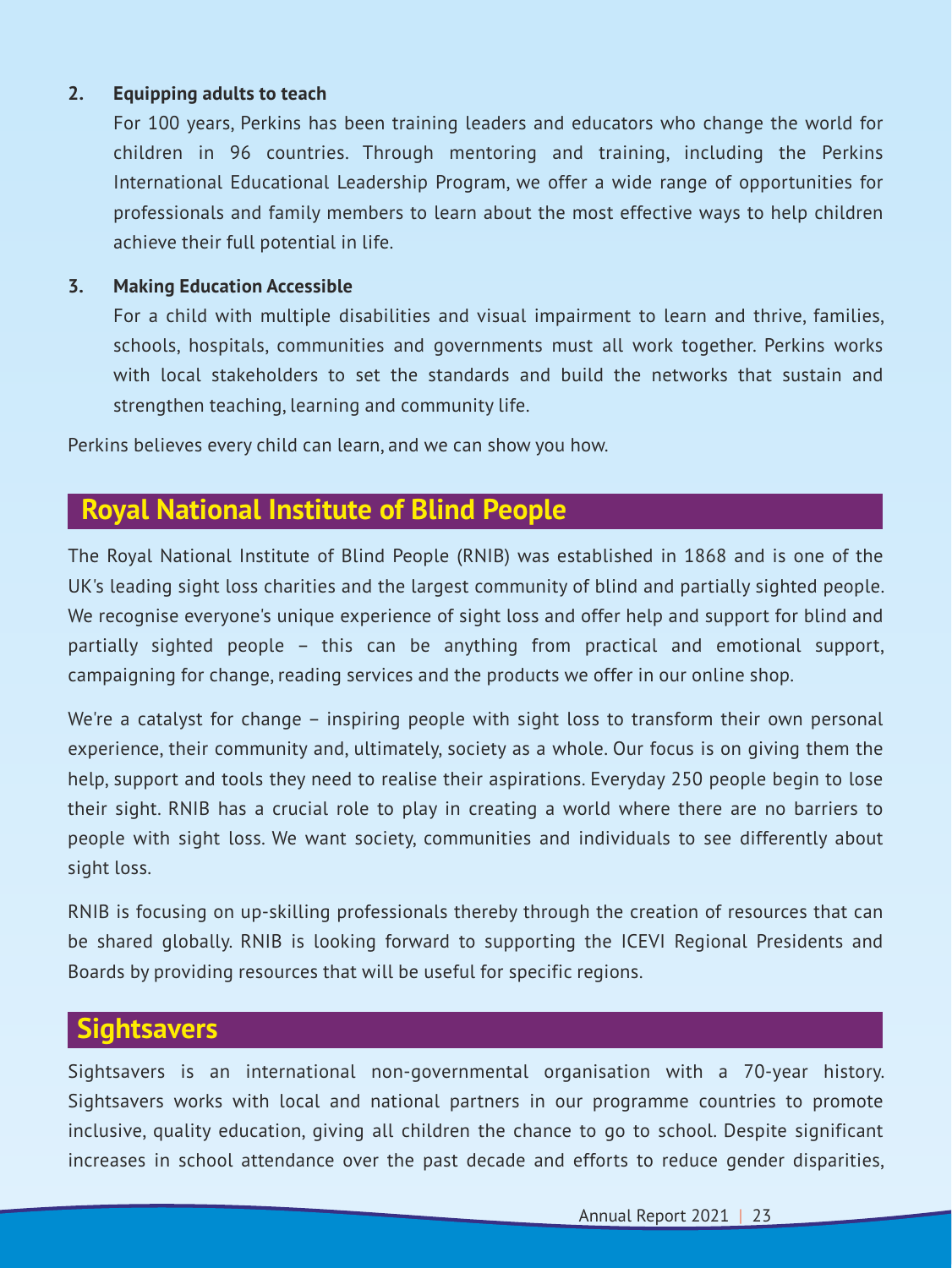children with disabilities continue to be left behind, with girls more likely to miss school than boys.

We work with schools, communities, governments, and disabled people's organisations around the world to ensure children can learn and play alongside their peers in pre-school, all the way through to primary and secondary school.

We make schools more inclusive for children with disabilities. We make sure lessons are stimulating and classrooms are as accessible as possible, and we ensure children with disabilities have the necessary equipment, receive specialist support, and can learn with their peers.

We promote inclusive education throughout communities. We encourage parents to play an active part in education. 'Mothers' clubs' have been set up in Sierra Leone to make school uniforms for students with disabilities, and community members in Malawi help young children to travel to pre-school using adapted bicycles.

We also work with governments to improve education systems. We make sure schools get the support they need: we develop teacher training and help ministries of education collect data on children with disabilities enrolled in their schools and promote joined-up services by linking health and social services with schools and families. Disabled people's organisations are key partners, and we work with them across sub-Saharan Africa and South Asia to ensure people with disabilities have a meaningful say in education decision-making.

At the global level, we influence international development actors to ensure that inclusive education for children with disabilities is prioritised and mainstreamed. These actors include multilateral organisations, such as UN agencies and the World Bank, and bilateral organisations, such as the Foreign, Commonwealth and Development Office in the UK. Our national and international influencing is closely linked – for example, through our support for the implementation of international policy frameworks at the national level.

Some examples of our work include:

- In Kenya, we work with national assessment and resource centres to ensure children with disabilities are assessed and given follow-up support where needed.
- In Uganda, we work with teacher training colleges to ensure trainee teachers have the skills needed to include children with disabilities in their classrooms.
- In Cameroon, we work with the Ministry of Education's national network of 64 inclusive primary schools, including providing teacher training packs.
- In Malawi we work with pre-schools run by community volunteers to encourage children with and without disabilities to play and learn together. Including children with disabilities in pre-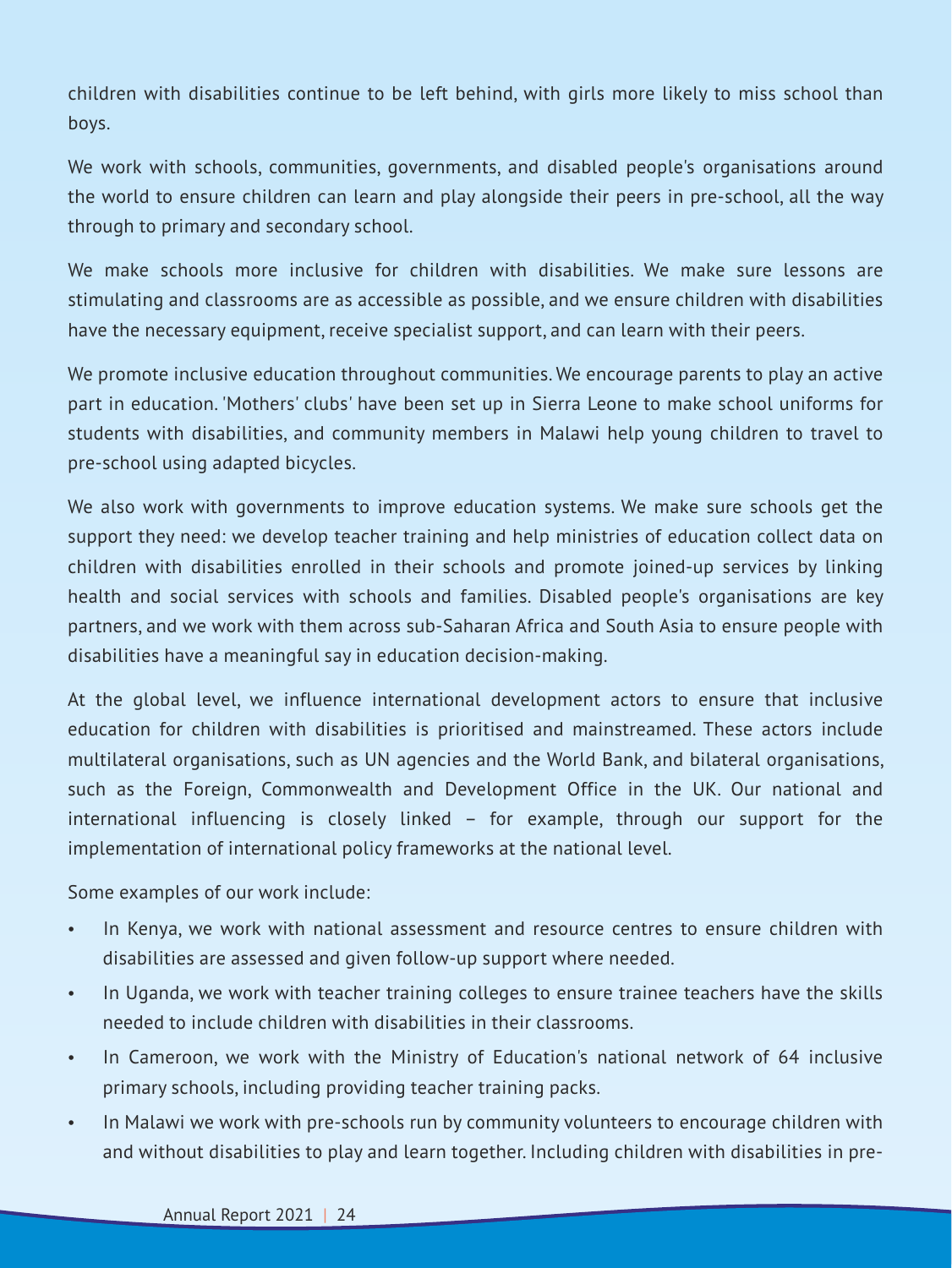schools supports their development and helps them progress and adapt well to primary education.

- In Senegal, we have worked with the Ministry of Education to ensure more resources are available for the education of children with disabilities, and the need for a more strategic approach to inclusive education.
- In Sierra Leone, we worked with the Ministry of Education on the new National Policy on Radical Inclusion in Schools.

# **Royal Dutch Visio**

Visio is the expertise center for visually impaired and blind people. With more than 3000 employees, Visio offers rehabilitation, advice, care, living, day care and education to people with a visual impairment throughout the Netherlands. Care varies from rehabilitation, ambulant support, part-time stay and full stay. Education varies from ambulatory educational support and special education.

There is an enormous amount of knowledge within Visio about working with people with a visual impairment. This knowledge is also great for use in other parts of the world. At the same time there is a lot of knowledge and experience over there that we, in turn, can benefit from in the Netherlands. That is why Visio International exists: to share, inspire, work together and to grow as an organisation. To ensure that we as Visio have maximum impact. And to make sure that people with a visual impairment, no matter where in the world, can participate in life.

To make a real impact on the lives of people with a visual impairment, it is important that in a country you work closely: with the government, education, care, community, parents and with children and young people with a visual impairment. We are currently doing this in six countries. Every programme tells a story by itself.

Please find below the link with information on six programmes. <https://www.visio.org/en-gb/home/visio-international/internationale-netwerken>